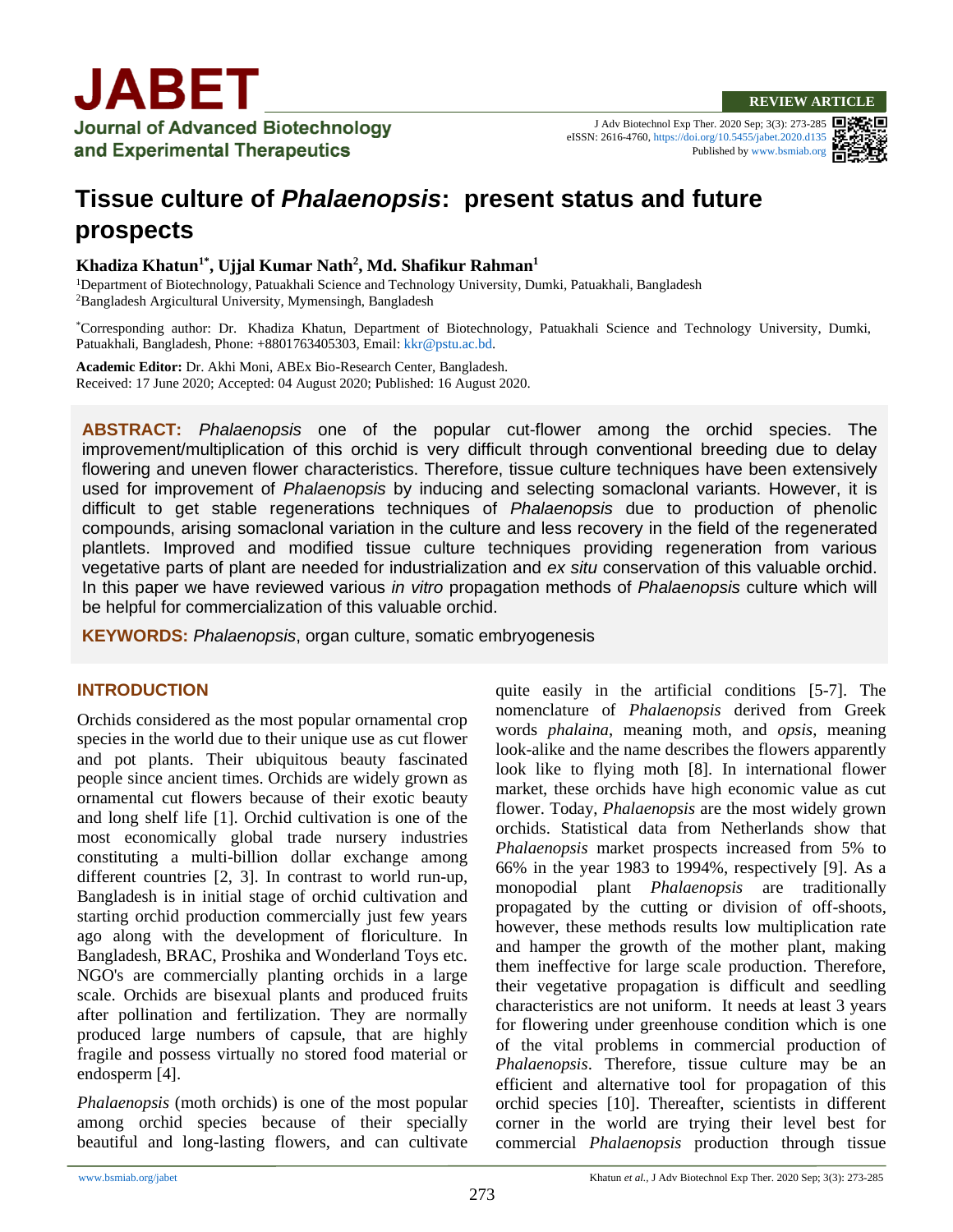culture technique (Figure 1). Inflorescence nodes of *Phalaenopsis* were induced to form plantlet in aseptic seed germination media by which laid the landmark of *Phalaenopsis* tissue culture [11]. Based on the findings of Rotor (1950), *in vitro Phalaenopsis* propagation and multiplication protocols have been developed by many

researchers [\[12\]](#page-10-8). In this paper, we have tried to review the explant-based *Phalaenopsis* tissue culture starting from the pioneering works of Rotor (1950) to date and also the future perspectives of the tissue culture techniques for improvement of *Phalaenopsis* as well as *in vitro* conservation of the varietal purity of this species.



**Figure 1.** Schematic diagram of *Phalaenopsis* propagation method: 1) *Phalaenopsis* propagation can be done by cutting which may result delay flowering and uneven flower characteristics. 2) Propagation can also be done by tissue culture. Tissue culture of *Phalaenopsis* is done by using different method e.g. organogenesis and somatic embryogenesis.

## **THE TRADE IN PHALAENOPSIS AND ITS CONTRIBUTION IN ECONOMY**

*Phalaenopsis* are the second most important orchid marketed as both cut and potted flower. It is one of the most popular and economically important orchid genera at commercial scale production [\[13\]](#page-10-9). "Orchid growing has not fully achieved the transition from a hobby to an industry" stated by James Shoemaker in 1957. However, today, orchid growing is an international business and more than just an industry. *Phalaenopsis* are about 75% of all orchids sold [\[14\]](#page-10-10). Many countries like Germany, Netherlands, United States, China, Japan and Taiwan commercially grown the *Phalaenopsis* in large scale. Currently *Phalaenopsis* young plants production may have extended more than 300 million per year over the world [\[14\]](#page-10-10). Germany, Japan, United States, Netherlands and Taiwan commercially grown *Phalaenopsis* and Taiwan ranks tops in the world production [\[15\]](#page-10-11). In Taiwan *Phalaenopsis* export value increased from \$8 million to \$13 million in 2005 to 2006 [\[16\]](#page-10-12), where worldwide turnover of Taiwanese *Phalaenopsis* raised

from \$27.5 million to \$35.4 million from 2005 to 2006 [\[17\]](#page-10-13). Bangladesh is in very beginning stage of *Phalaenopsis* production. The Government of Bangladesh is now giving concern to meet up the local demand and can be participated in export market of *Phalaenopsis*.

# *PHALAENOPSIS* **REGENERATION THROUGH ORGANOGENESIS**

Orchid could be propagated rapidly via protocorm like body (PLB) formation from explants rather than direct regeneration. However, recently PLB formation is considered as limited condition due to identify some crucial deleterious factors of orchid tissue culture. Therefore, scientists are seeking alternatives of the PLB formation in commercial orchid production. However, plant regeneration through the formation of PLB has been still practiced for mass propagation of monopodial orchid *Phalaenopsis*. Rotor, 1950 pioneered of vegetative propagation of *Phaleonopsis* gave the first documented report on micropropagation of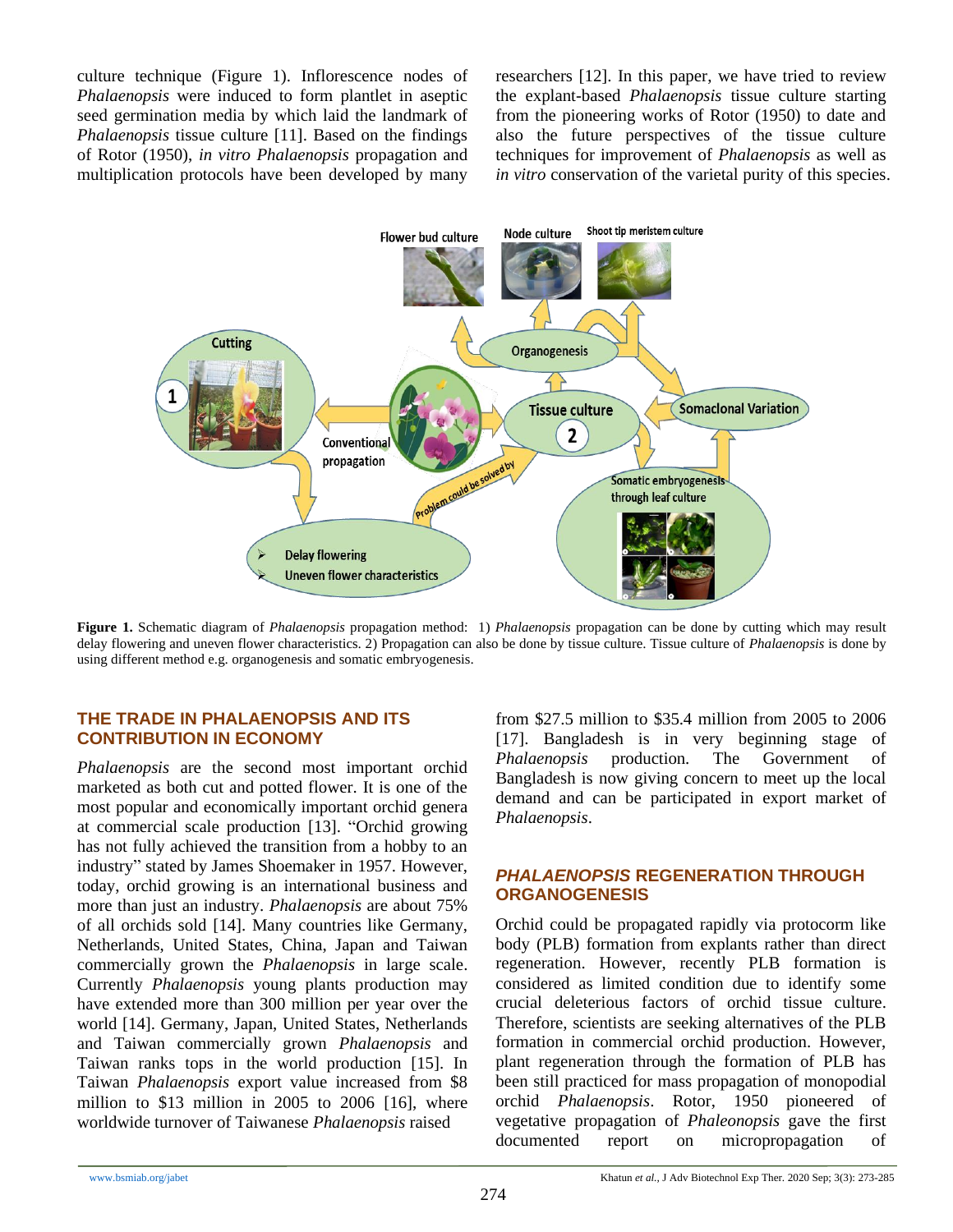*Phaleonopsis* using flower stalk cutting as explant [\[11\]](#page-10-14). Several reports have provided the indications regarding the flower-stalk cuttings would be very promising approach for clonal propagation of *Phalaenopsis* [\[11,](#page-10-14) [18-27\]](#page-10-15). Micropropagation of *Phalaenopsis* using flower stalk cuttings is the most widely used technique for mass propagation since the explants can be collected without damaging the mother plant [\[1\]](#page-10-0). In contrast , Tanaka *et al.* (1988) claimed that the flower stalk cuttings could not be used for large scale clonal propagation since the propagation rate is very low [\[28\]](#page-10-16). They suggested that the large scale propagation and multiplication of *Phalaenopsis* would be possible through the formation of PLB [\[22,](#page-10-17) [23,](#page-10-18) [29-34\]](#page-10-19). Murdad *et al.* 2006 reported protocorm is the unique structure for *Phalaenopsis*  production and observed multiplication capability of trimmed and untrimmed protocorms using coconut water and activated charcoal on XER medium contain 20 gl-1 fructose [\[35\]](#page-11-0). Though Murdad *et al.* 2006 did not suggest that this protocol could be used for mass clonal propagation; they did stated that trimmed protocorm obtained from germinated seed is much better than untrimed one and trimmed protocorm cultured on coconut water and activated charcoal could be used for high frequency multiplication of *Phalaenopsis gigantae.*  Chen *et al.* 2000 developed a reliable *Phalaenopsis*  regeneration protocol using seed derived protocoms [\[36\]](#page-11-1). They used seed of *Phalaenopsis nebula* for the formation of protocorm in ½ MS basal medium and found that seed derived protocorm performed better for callus induction and subsequent plant regeneration from the induced callus. Whereas Tanaka and Sakanishi, 1985 recommended efficient seed germination of *Phalaenopsis* in MS medium through PLB formation using different leaf segment (distal, middle and proximal) from *in vivo* grown mature plant [\[37\]](#page-11-2). Park et al. 2002 reported an efficient *in vitro Phalaenopsis* regeneration protocol through PLB formation using flower stalk nodes derived leaf segments and recommended that modified hyponex medium is suitable for optimal number of PLBs [\[10\]](#page-10-7). They optimized the growth regulators combination, to obtain the highest regeneration of PLBs on½ MS medium with BA (88.8  $\mu$ M) and NAA (5.4  $\mu$ M) and for the first time they used the raft culture along with solid and liquid culture for proliferation of PLBs. Gonokbari, 2007gave an account for *Phalaenopsis* regeneration via protocorm formation through thin cell layer culture [\[38\]](#page-11-3). They used  $\frac{1}{2}$  MS media with 2.0 mgl<sup>-1</sup> BAP + 0.5 mgl<sup>-1</sup> NAA along with coconut water and activated charcoal for PLB formation and used L-glutamine instead of plant hormone for shoot development from PLB. By using this method, they obtained large number of plantlet within a short period. Whereas, Tanaka, 1977 and Tanaka and Sakanishi, 1980 used both solid and liquid VW media

with 20% coconut water for the proliferation of PLBs [\[39,](#page-11-4) [40\]](#page-11-5). MS medium used by Hass-Von, 1983 for proliferation and differentiation of PLBs. PLBs derived from ½ MS medium were cultured on solidified Hyponex medium (1 gl<sup>-1</sup> 6.5 N- 4.5 P- 19 N + 1 gl<sup>-1</sup>20 N  $- 20 P - 20 K + 2 g l^{-1}$  peptone + 0.05% activated charcoal + 30 gl<sup>-1</sup>sucrose) for plantlets development [\[41\]](#page-11-6). They found that use of simple Hyponex medium during the proliferation and conversion of PLBs into plantlets was always advantageous. Among different liquid media VW liquid medium was effective for PLB multiplication [\[42\]](#page-11-7). Though Park *et al.* 2002 did not suggest any selective method that could be used on commercial scale vegetative propagation of orchid. Tokuhara and Mii, 1993 used New Dogashima Medium (NDM) instead of  $\frac{1}{2}$  MS medium for PLB formation containing 0.1 mgl<sup>-1</sup> naphthaleneacetic acid (NAA) and 1mgl-1 6 benzylaminopurine (BAP) suggesting that their method could be used for vegetative propagation *Phalaenopsis* and *doritaenopsis* on a commercial scale [\[43\]](#page-11-8). TDZ and auxins combination in culture medium found to be best for the induction of callus and PLBs from leaf of *Phalaenopsis* [\[44\]](#page-11-9). Maximum seed germination was observed in VW medium containing coconut water, with  $1$ mgl<sup>-1</sup> BAP and 2 mgl<sup>-1</sup> kinetin. Callus and PLB were induced from the leaf of germinated plantlets on NDM medium containing TDZ, BAP and combination of TDZ and NAA. They found that TDZ in combination with NAA produce good quality and higher quantity PLBs than TDZ alone. Their result is contradictory with the findings of Soe et al. 2014. They found that PGR free MS medium was efficient for PLB formation [\[45\]](#page-11-10). In the propagation of *Phalaenopsis* Dora and *doritaenopsis* from inflorescence axis section, TDZ alone found to be more effective [\[46\]](#page-11-11). Arditti and Ernst, 1993 used modified MS medium with NAA and BA, Young et al. 2000 used MS medium with NAA and BA for PLB induction from leaf explants but these medium did not give any good result in case of *Phalaenopsis gigantae* so they used NDM medium for PLB induction [\[12\]](#page-10-8). They harvested plantlet after culturing the PLB and callus in hormone free NDM medium. Homma and Asahira, 1985 used inter-nodal section of flower stalk as explants to regenerate shoot of *Phalaenopsis* through PLB formation and PLB were produced from basal end of explants which touch the media [\[34\]](#page-11-12). Intermodal section of flower stalk was better than using flower stalk node and leaf culture in terms of duration of PLB formation and rate of contamination [\[34\]](#page-11-12). Among the different parts (tip, middle and basal) of PLB, the basal parts showed highest PLB formation in the PGR free medium [\[45\]](#page-11-10). Kobayashi *et al.* 1993 cultured protoplast derived from callus of lateral bud on flower stalks for regeneration of shoot and established a plant regeneration system from protoplasts culture in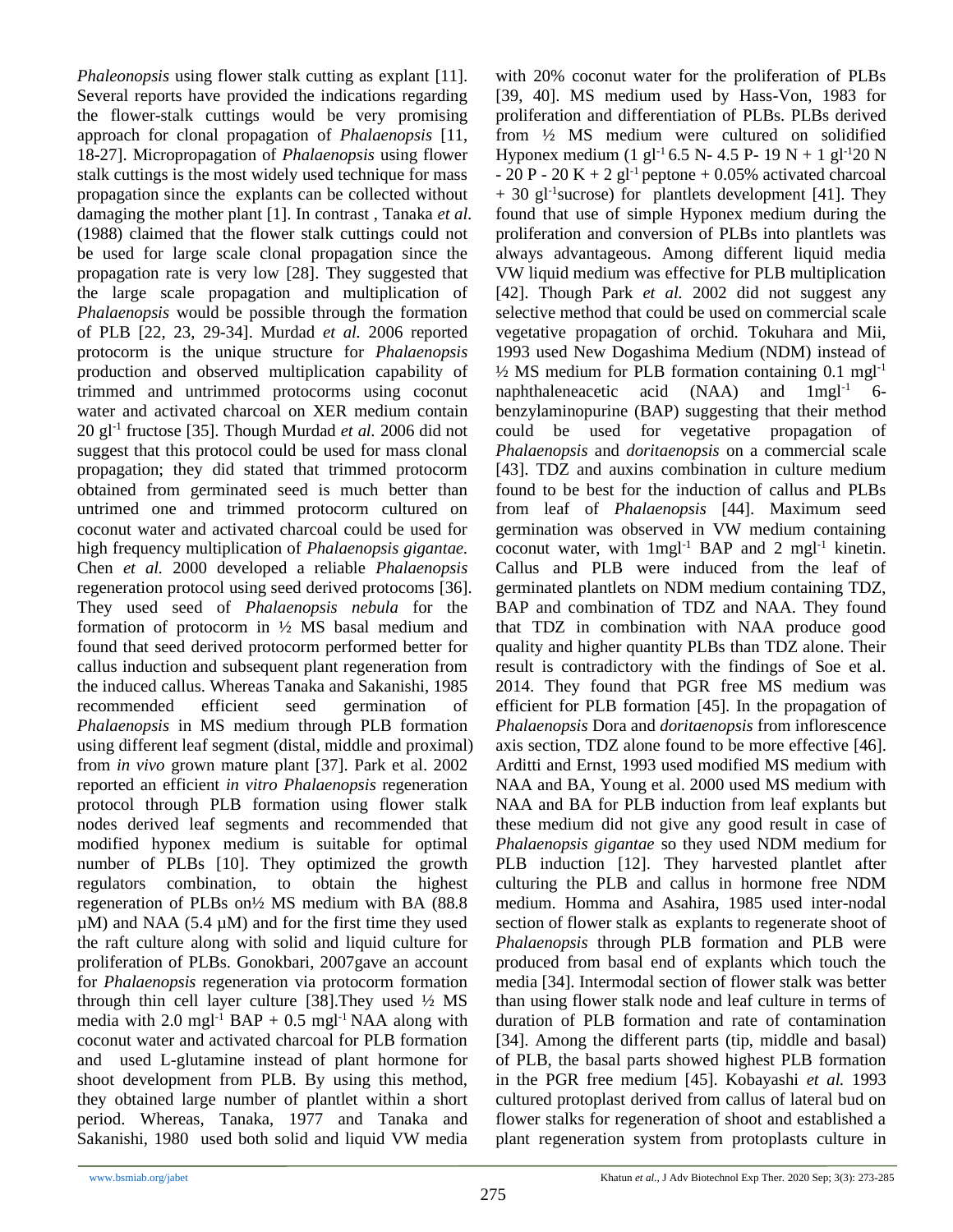*Phalaenopsis* [\[47\]](#page-11-13)*.* They pre-cultured the bud on P basal medium without coconut water and sucrose for 30 days for callus formation. The protoplasts were isolated from callus enzymetically and then cultured in the medium supplemented with  $0.05$ -1.0 mgl<sup>-1</sup> 2,4-D and 10% cw. They found that 2,4-D was more important than CW for colony formation. Then the protoplast derived PLBs were placed on P basal regeneration medium (10% CW, 3% gelrite) for shoot regeneration. Tokuhara and Mii, 1993 developed an efficient PLB formation and subsequently plantlet regeneration method from PLB using shoot tip of flower stalk bud through cell suspension culture by selecting suitable carbohydrate source and concentration. They found that glucose produce the highest PLB than other carbohydrate sources used and lactose was not suitable for cell proliferation or PLB formation. Among the carbon sources, sorbitol was most suitable for plantlet initiation and development from PLB on *Phalaenopsis*  regeneration [\[48\]](#page-11-14). They cultured lateral bud from young flower stalk in new *Phalaenopsis* medium (NP) with 10gl-1 sorbitol for callus induction. The PLBs were than cultured on NP medium supplanted with  $20$  gl<sup>-1</sup> sucrose,  $20$  gl<sup>-1</sup> maltose and  $10$ gl<sup>-1</sup> sorbitol and found that sucrose containing medium showed some necrosis while maltose and sorbitol medium have no necrosis and plantlet production was higher in sorbitol medium than sucrose and maltose medium.

Many researchers try to get regeneration without formation of PLB. Myint et al. 2001 have developed a rapid *Phalaenopsis* propagation technique through PLB (protocorm like body) formation using leaf as explant [\[49\]](#page-11-15). Plantlet was successfully regenerated via the adventitious bud without PLB formation from vegetative bud of flower stalk for avoiding somaclonal variation [\[50\]](#page-11-16).They used Vacin and Went medium with 15% coconut water along with different concentration of TDZ and BAP and found that TDZ was more effective than BAP in stimulating the axillary buds for induction of shoots. Rotor, 1950 initiated *in vitro Phalaenopsis* cultures using flower stalks without disturbing the whole plant [\[11\]](#page-10-14). This technique found to be used extensively for mass propagation of *Phalaenopsis*. Dormant buds of the inflorescence were most advantageous among the other explants for *in vitro* propagation of *Phalaenopsis*; where Indole Acetyl amino Acids (IAA) used for the propagation of plantlets [\[33\]](#page-11-17). Flower stalk buds were cultured and achieved reproductive shoots from upper node and vegetative shoots from lower node [\[19,](#page-10-20) [22,](#page-10-17) [51\]](#page-11-18). Effect of bud position, temperature and BAP on the growth mode of bud studied in *P. amabilis* [\[51\]](#page-11-18). Lin, 1986 reported the influence of developmental stage and age of flower stalk on plantlet regeneration in *Phalaenopsis* and *doritaenopsis* and marked that the

flower stalk with first flower and intermodal section near the tip of stalk have the highest regeneration capacity [\[52\]](#page-11-19). Kosir *et al.* 2004 used nodes with dormant bud of flower stalks for rapid shoot regeneration of *Phalaenopsis* [\[53\]](#page-11-20). They used six media with little difference in composition and found that none of the media was appropriate for mass generation and their result was contradictory with Arditii and Ernst (1993). They suggested that media with higher BAP and lower nitrogen content would be suitable in tissue culture and later for *in vivo* flower induction. BA was mandatory for floral bud induction where high nitrogen concentration inhibits the development of floral buds and shortening nine months growth period of *Phalaenopsis* for flowering [\[54\]](#page-11-21). Flower stalk culture is most frequently used as explants but it takes a long time to come out plantlets, leaf culture also need more time to produce protocorm and frequent release of phenolic compound is also a major problem. Plantlet regeneration through PLB formation is not easily reproducible [\[55\]](#page-11-22). Alternatively elongated stem node was used as explants for regeneration of plantlets by Duan et al. 1996 [\[55\]](#page-11-22). The elongated stems were cut into 4 section as top, second, third and basal node and placed on Hyponex medium supplemented with various concentration of BA. Shoots and multiple adventitious buds were produced after 70 days of culture and the highest number of shoots was obtained from third nodes and second nodes.

*Phalaenopsis* propagation through PLB formation was efficient but in many cases occurrence of somaclonal variation is a major problem for large scale production of plantlets. Chen et al. 1998 found considerable variation in flower colour and shape of *Phalaenopsis*  "True Lady- B79-19" regenerated through tissue culture [\[56\]](#page-11-23). Tokuhara and Mii, 1998 also found somaclonal variation in flower and inflorescence axis of the micropropagated plants derived from flower stalk bud via protocorm like body formation of *Phalaenopsis* [\[57\]](#page-11-24). The variation ranges from 0 to 100% but maximum cultivars showed less than 10% somaclonal variation. Release of high phenolic compounds is another major problems of tissue culture of *Phalaenopsis* which is toxic for *in vitro* growing plantlets [\[58\]](#page-11-25). Use of bioreactor systems: continuous immersion system (airlift type) and temporally immersion system could solve this problem. Temporary immersion bioreactor with activated charcoal filter attached was most suitable for multiplication of PLBs which was effective to remove phenolics. 83% PLBs regenerated into plantlets in 8 weeks and fresh weight of the plantlets and rooting percentage was also very high of the regenerated plantlets [\[58\]](#page-11-25).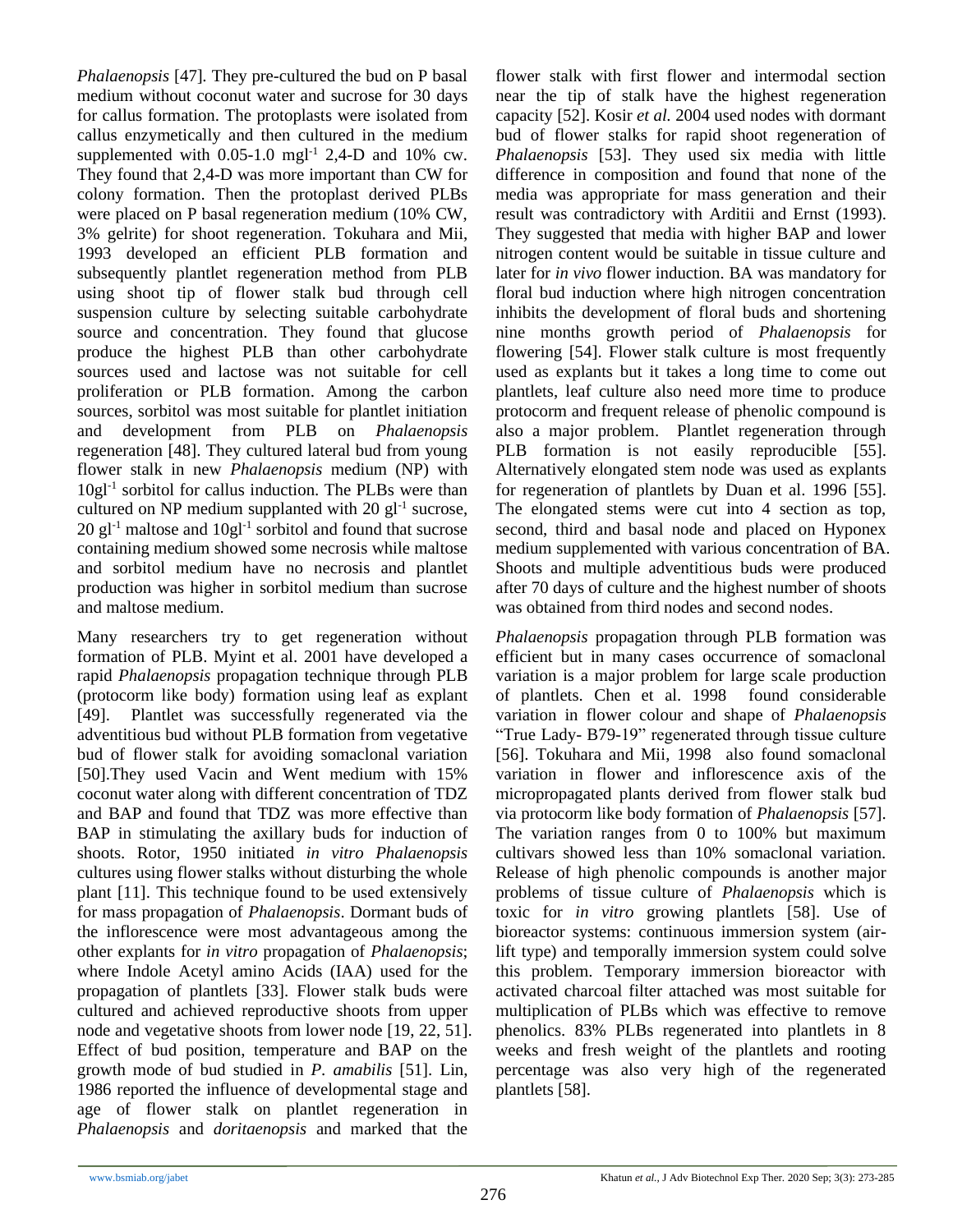

**Figure 2**. Direct somatic embryogenesis and Plant regeneration of *Phalaenopsis amabilis* using leaf explants : (A) somatic embryos after 20 days of culture (bar = 700 mm); (B) enlarged and elongated embryos after 30 days of culture (bar = 750 mm); (C) green embryos under light and young somatic protocorm after 45 days of culture (bar = 850 mm); (D) somatic embryos developed from leaf-derived nodular masses (bar = 950 mm); (E) shoots and some formed secondary embryos from the developed embryos (bar  $= 1.2$  mm); (F) leaf-derived embryos formed shoots (bar =  $2$  mm);(G) a plantlet from the leaf derived embryos (bar =  $7.2$  mm) [ $62$ ].

## *PHALAENOPSIS* **REGENERATION THROUGH SOMATIC EMBRYOGENESIS**

Somatic embryogenesis has often been considered efficient techniques for plant regeneration and for obtaining transgenic plant. Currently somatic embryogenesis protocols have been successful studied in *Phalaenopsis* [\[59-62\]](#page-11-26). Successful regeneration of *Phalaenopsis* through somatic embryogenesis depends on many factors like source of explant, nutrient composition, the growth hormones and part of the explant taken, explant orientation etc. Kuo *et al.* 2005 reported plant regeneration using leaf explants through direct somatic embryogenesis after 20-30 days of culture on half-strength MS medium supplemented with BA and TDZ [\[61\]](#page-11-27). The frequency of embryogenesis is affected by explant orientation usually adaxial surfaces near wounded regions gave the highest embryogenic competency compared to other regions of explants though the authors have not clarify the reason for this. However Gow *et al.* 2008 found that the cut ends of leaf had the highest embryogenic competence than adaxial and abaxial sides in *Phalaenopsis amabilis* and *Phalaenopsis nebula* [\[63\]](#page-11-28). Cytokinin is effective for the somatic embryo induction. BA and TDZ has been reported to promoted embryogenesis mostly from the epidermal cell layers [\[61\]](#page-11-27). TDZ has also been reported to promote direct embryo formation from the epidermal cells and secondary embryogenesis from the leaf explants of *Phalaenopsis amabilis* [\[62\]](#page-11-29) (Figure 2). Whereas NAA, 2,4-D highly retarded the somatic embryo formation from leaf explants of *Phalaenopsis*  [\[61,](#page-11-27) [62\]](#page-11-29).Concentrations of different plant growth regulators had effect on somatic embryogenesis from leaf explant of *Phalaenopsis [\[64\]](#page-11-30).* N6-benzyl adenine (6-BA) had better performance than adenine sulphate (Ad) in embryoid induction [\[64\]](#page-11-30). They reported that upper epidermis and single cell of mesophyll were the starting source of somatic embryos origination. Chen and Chang, 2004 reported TDZ promoted the formation of embryo from protocorm like bodies derived from seed; whereas NAA retarded the embryo formation of *Phalaenopsis amabilis* var. *Formosa* [\[65\]](#page-11-31)*.* When protocorms derived from seed were cultured on ½MS medium without plant growth regulators except TDZ, 100% of the protocorms were produced embryos from the posterior regions. Regeneration of plantlets thorough somatic embryogenesis has also been achieved by Samson et al. 1998 [\[66\]](#page-11-32). They had used internodal flower stalk segment with an axillary bud to develop protocorms. They cultured the nodal cutting on Vacin-Went medium to develop vegetative shoots which were cultured on solid New Dogashima Medium (NDM1) supplemented with NAA and 4,4,4 tri-fluro-isopentenyladenine for the initiation of protocorm regeneration and histological study permit these protocorms as somatic embryo. They have recommended their methods for commercial propagation of *Phalaenopsis.* In the similar way, Tokuhara and Mii, 2001 developed a method for embryogenic calli; subsequently, plantlets from the calli using flower stalk bud by changing the sucrose concentration in NDM medium following liquid cell suspension culture [\[60\]](#page-11-33). Although Sajise and Sagawa, 1991 were first reported on embryogenic calli formation but they did not give any clear-cut protocol for callus induction [\[67\]](#page-12-0). However, Tokuhara and Mii, 2001 found that high sucrose concentration in media inhibit initial callus induction, but high sucrose plays vital role of callus proliferation, whenever callus being established in media [\[60\]](#page-11-33). Their proposed method could be efficiently utilized for the microprogation of *Phalaenopsis* despite about 10% somaclonal variations. Embryogenic cell suspension culture for the regeneration of plantlets from protoplast of *Phalaenopsis wataboushi* were followed using ½ NDM medium containing 0.06M sucrose, 0.44M sorbitol and 0.1g/l glutamine [\[68\]](#page-12-1). They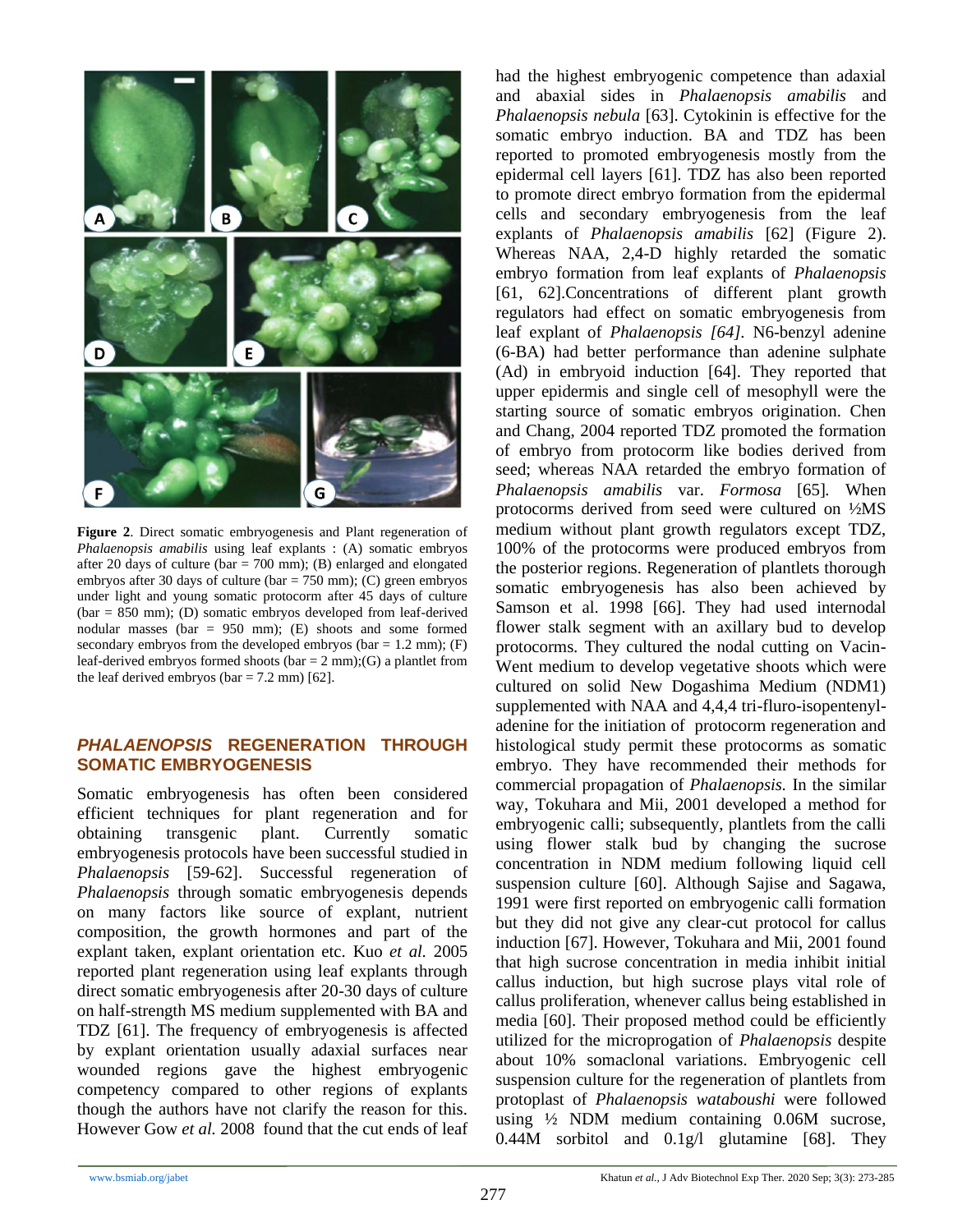established a plant regeneration protocol from protoplast without any plant growth regulators and coconut water as supplement. They used shoot tip for the induction of embryogenic calli following the protocol of Tokuhara and Mii, 2001, whereas one year old cells of suspension culture was used to isolate protoplast. As a carbohydrate source sorbitol (10gl<sup>-1</sup> sorbitol in hormone free NDM medium with 0.3% gellun gum) considered most suitable for the regeneration of plantlets from PLBs and

sucrose was most suitable for shoot development [\[68\]](#page-12-1). Ishii *et al.* 1998 has been reported that sucrose was effective for callus induction but somatic embryos were formed upon subculture in medium without sucrose indicated that the growth of monopodial orchid *Phalaenopsis* influenced by the sugar in medium [\[59\]](#page-11-26). Table 1 represents the brief scenario of tissue culture of Phalaenopsis.

**Table 1.** Brief scenario of the success in micropropagation of *Phalaenopsis* orchid species using different explants and media by different researchers.

| Variety/cultivar                                                                                                                                   | Material/Explant                                                          | <b>Media</b> composition                                                                                                                                                           | <b>Results</b>                                                            | <b>References</b> |
|----------------------------------------------------------------------------------------------------------------------------------------------------|---------------------------------------------------------------------------|------------------------------------------------------------------------------------------------------------------------------------------------------------------------------------|---------------------------------------------------------------------------|-------------------|
| Phalaenopsis (Clyde×Malibu)<br>×josephHampton)×Anne<br>cavaco<br>Phal.<br><b>Bright</b><br>light×Dritaenopsis Odorika<br>Phal. Mount Kaala×Hamaoka | Intermodal section of<br>flower stalk from in<br>vivo grown plant         | Thomale GD (macroelement)+ Ringe<br>and Nitsch 1968 (microelement,<br>organic element) + 8 $gl^{-1}$ agar +20<br>mgl <sup>-1</sup> BA+ 5 mgl <sup>-1</sup> NAA+10%<br>coconut milk | Protocorm                                                                 | $[34]$            |
| Phalaenopsis                                                                                                                                       | Leaf<br>from<br>mature<br>plant                                           | Modified $MS+10$ ppm adenine+1<br>pmm NAA+10 ppm BA                                                                                                                                | <b>PLB</b>                                                                | $[37]$            |
| Phalenopsis hybrid                                                                                                                                 | Flower stalk                                                              | <b>VW</b><br>Modified<br>$medium+$<br>$1mg/1(73.4%)$ or $5mg/1$ BA (46.8%)<br>$+20g/1$ sucrose                                                                                     | <b>PLB</b>                                                                | $[52]$            |
|                                                                                                                                                    | <b>PLB</b>                                                                | Modified VW medium+ 1mg/1BA+<br>$20g/1$ sucrose                                                                                                                                    | Plantlet                                                                  |                   |
| (Phalaenopsis (Grand City x<br>Thunder)<br>Texas<br>X<br>Phalaenopsis (Mikawa White<br>x Wataboushi)).                                             | callus-derived<br>protoplasts                                             | P basal medium + 0. 05 mg/l 2, 4-D +<br>10% $(v/v)$ CW                                                                                                                             | <b>PLB</b>                                                                | $[47]$            |
|                                                                                                                                                    | <b>PLB</b>                                                                | P basal medium+10% $(v/v)$ CW<br>$+0.3\%$ (w/v) Gelrite                                                                                                                            | Plantlet                                                                  |                   |
|                                                                                                                                                    | Plantlet                                                                  | Hyponex (N: P: K, 6. 5: 6: 19) + 2.<br>0% (w/v) sucrose + 0. 05% (w/v)<br>activated<br>charcoal+0.3%<br>(w/v)<br>Gelrite)                                                          | Shoot and<br>root<br>formation                                            |                   |
| Phalaenopsis<br>and<br>Doritaenopsis                                                                                                               | shoot tips of flower<br>stalk buds ( <i>in vivo</i> )                     | NDM+0.1 mg/ $1$ NAA + $1$ mg/l<br>$BAP+10$ gl <sup>-1</sup> sucrose                                                                                                                | <b>PLB</b>                                                                | $[43]$            |
| Phalaenopsis Happy Buddha<br>selfed                                                                                                                | <b>PLB</b><br>Seed (Explant source)<br>Flower stem section                | NDM medium+10 $gl^{-1}$ sucrose<br>XER medium                                                                                                                                      | plantlet<br>Plantlet                                                      | $[46]$            |
|                                                                                                                                                    |                                                                           | XER+0.23-11.35 μM TDZ                                                                                                                                                              | Multiple<br>shoot                                                         |                   |
|                                                                                                                                                    | Flower stem section                                                       | $XER+0.45 \mu M TDZ$<br>$XER+1.14 \mu M TDZ$                                                                                                                                       | Multiple<br>shoot and<br><b>PLB</b><br>Clumbs of<br>protocorm<br>& callus |                   |
| Phalaenopsis Pink Leopard<br>Petra                                                                                                                 | Flower<br>stalk node<br>from in vivo grown<br>plant<br>Adventitious shoot | Hyponex( 6.5N-6.0P-19.0K)+22µM<br>BA+25 gl <sup>-1</sup> sucrose+2 gl <sup>-1</sup> peptone<br>$VW+22\mu M$ BA+25gl <sup>-1</sup> sucrose+10<br>$gl-1 agar$                        | Adventitiou<br>s shoot<br>Floral bud                                      | $[54]$            |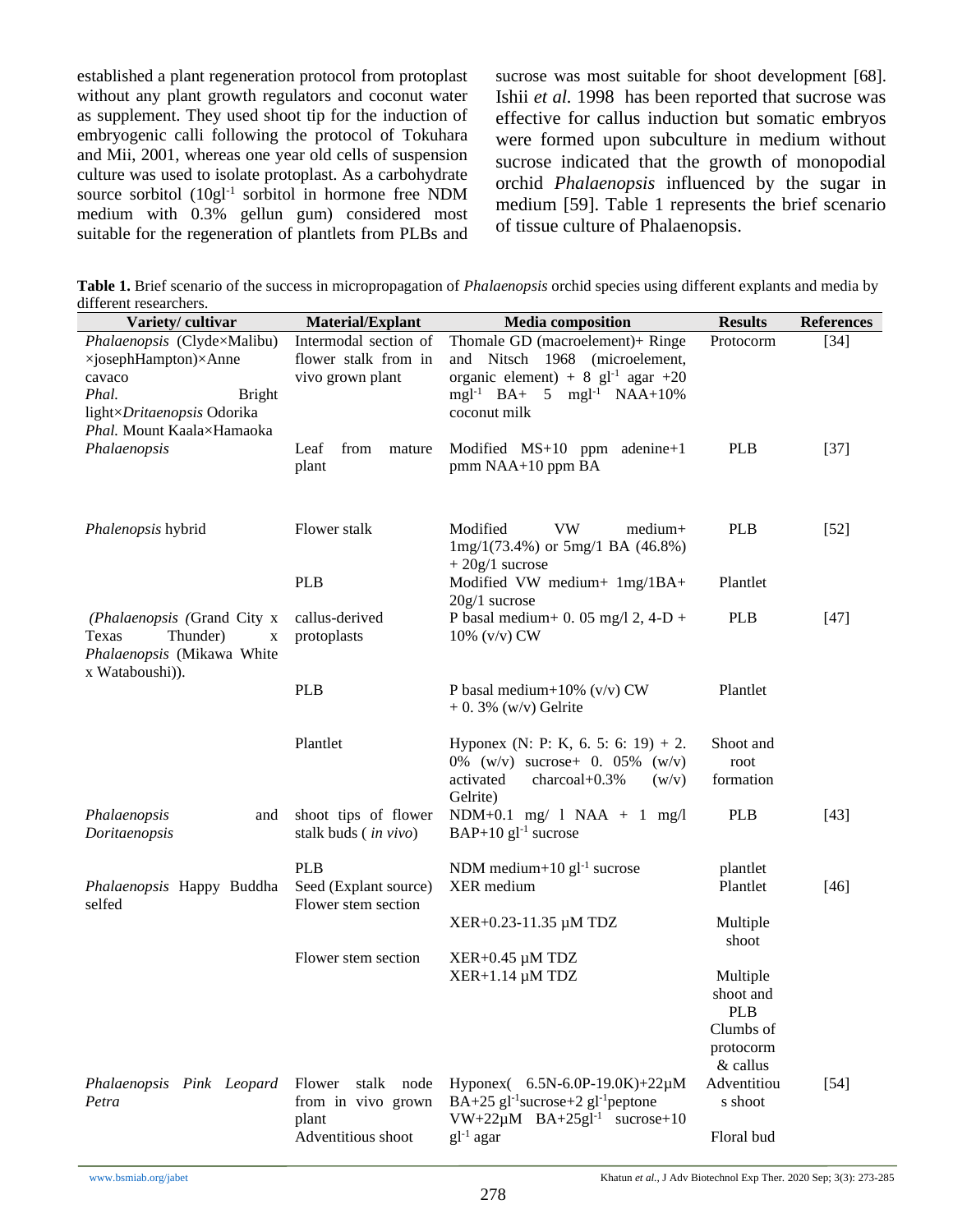| Phalaenopsis hybrid                                       | -Flower stalk node<br>with bud from in vivo<br>grown plant | $VW+ 15\%$ coconut water + 5 to 40<br>$\mu$ M TDZ+7 gl <sup>-1</sup> sucrose          | Adventurou<br>s shoot | $[50]$ |
|-----------------------------------------------------------|------------------------------------------------------------|---------------------------------------------------------------------------------------|-----------------------|--------|
|                                                           | -Shoot tip                                                 | Liquid VWC medium                                                                     | <b>PLB</b>            |        |
| Phalaenopsis hybrid Morning<br>M-28XGladys Read St. Louis | -Plant without root<br>(explants donar)                    | Hyponex $+5$ mg/l BA 5                                                                | <b>Stem</b>           | $[55]$ |
|                                                           | -Stem with node                                            | $Hyponex+2gl^{-1}$                                                                    | Shoot                 |        |
|                                                           | -Shoot                                                     | peptone+different BA conc.                                                            | Root                  |        |
|                                                           |                                                            | Hyponex medium                                                                        |                       |        |
| Doritaenopsis×Phalaenopsis<br>cultivar                    | stalk<br>-Flower<br>with<br>one node                       | MS agar medium                                                                        | Vegetative<br>shoot   | $[42]$ |
|                                                           | -Leaf                                                      | MS agar medium                                                                        | <b>PLB</b>            |        |
|                                                           | $-PLB$                                                     | MS+5 mg/l kinetin+5 mg/l NAA+30                                                       | <b>PLB</b>            |        |
|                                                           |                                                            | g/l sucrose                                                                           | multiplicatio         |        |
|                                                           |                                                            | Hyponex+ 1 mg/l NAA+10 mg/l BA<br>VW+10% CM+15 g/l sucrose<br>VW+20% CM+20g/l sucrose | n                     |        |
| Phalaenopsis                                              | -flower stalks derived                                     | $1/2$ MS +2.6 $\mu$ M BAP+ 0.5 $\mu$ M                                                | adventitious          | $[56]$ |
| (Phal.) orchid (True Lady<br>$(B79-19')$                  | dormant buds<br>-Shoot                                     | NAA+ 0.8% (w/v) agar + 10% (v/v)<br>coconut milk.                                     | shoots                |        |
|                                                           | -Leaf                                                      | 0.2% active charcoal medium                                                           | Plantlet              |        |
|                                                           |                                                            | Liquid VW +0.4 mM $Ca3(PO4)2+$                                                        | <b>PLB</b>            |        |
|                                                           |                                                            | 1.9 $\mu$ Madenine+0.9 $\mu$ M BAP+0.3                                                |                       |        |
|                                                           |                                                            | $\mu$ M NAA+1.5% (w/v) sucrose+2%                                                     |                       |        |
|                                                           |                                                            | $(v/v)$ coconut milk.                                                                 |                       |        |
|                                                           |                                                            |                                                                                       |                       |        |
|                                                           | $-PLB$                                                     | VW<br>mineral<br>$salts+0.4$                                                          |                       |        |
|                                                           |                                                            | mMCa3(PO4)2                                                                           | Plantlet              |        |
|                                                           |                                                            | +8.5 µM adenine+4.5µMBAP+ 1.8                                                         |                       |        |
|                                                           |                                                            | $\mu$ MNAA+ 0.5% (w/v) sucrose+ 10%                                                   |                       |        |
|                                                           |                                                            | $(v/v)$ coconut milk + 0.8% $(w/v)$ agar.                                             |                       |        |
|                                                           |                                                            | KCpc (cited Tsai et al. 1992) medium                                                  |                       |        |
|                                                           |                                                            | L8 medium (cited Chen et al. 1994)                                                    |                       |        |
| Phalaenopsis Richard                                      | -Leaf(explants donar)                                      | Media cited by Tanaka & Sakanishi                                                     | <b>PLB</b>            | $[59]$ |
| Shaffer 'Santa Cruz'                                      |                                                            | 1980)                                                                                 |                       |        |
|                                                           | Leaf derived PLB                                           | VW+0.1 mgl <sup>-1</sup> 2,4-D +0.01 Mgl <sup>-1</sup> BA                             | Callus                |        |
|                                                           |                                                            | $gl^{-1}$<br>gellun<br>$+2$<br>$g$ um $+40$<br>$gl-$                                  |                       |        |
|                                                           |                                                            | $1$ Sucrose+200 ml $1$ <sup>-1</sup> CW                                               |                       |        |
|                                                           | Flower stalk<br>shoot                                      |                                                                                       |                       |        |
|                                                           | derived leaf                                               | VW+1.0 mgl <sup>-1</sup> 2,4-D +0. 1Mgl <sup>-1</sup> BA                              | Callus                |        |
|                                                           |                                                            | $+2$ gl <sup>-1</sup> gellun gum $+40$ gl <sup>-1</sup> Sucrose                       |                       |        |
|                                                           |                                                            | VW+0.1 mgl <sup>-1</sup> 2,4-D +0.01 Mgl <sup>-1</sup> BA                             | PLB(                  |        |
|                                                           | -callus                                                    | $+2$ gl <sup>-1</sup> gellun gum $+200$ ml l <sup>-1</sup> CW                         | somatic               |        |
|                                                           |                                                            |                                                                                       | embryo0               |        |
| Phalaenopsis<br>weeding                                   | -Embryogenic callus                                        | $NP+10gl^{-1}$ sorbitol+3gl <sup>-1</sup> gelrite                                     | <b>PLB</b>            | $[48]$ |
| Promenade<br>P <sub>4</sub><br>and                        | derived from lateral                                       |                                                                                       |                       |        |
| Phal.Hanaboushi×Pha.                                      | bud of flower stalk                                        |                                                                                       |                       |        |
| euuestris $llocos(P5)$                                    | -PLB                                                       |                                                                                       |                       |        |
|                                                           |                                                            | $NP+20gl^{-1}$<br>Sucrose(Induce CLB)/                                                | Plantlet              |        |
|                                                           |                                                            | $20gl^{-1}$ maltose/ $10gl^{-1}$ sorbitol(BEST)                                       |                       |        |
| Phalaenopsis                                              | -Internodal<br>flower                                      | VW medium+NAA+BAP                                                                     | Flower                | $[66]$ |
|                                                           | with<br>stalk segment                                      |                                                                                       | stalk/                |        |
|                                                           | axillary bud                                               |                                                                                       | vegetative            |        |
|                                                           |                                                            |                                                                                       | shoot                 |        |
|                                                           | -Flower<br>stalk/                                          | VW medium+NAA+4,4,4                                                                   | <b>PLB</b>            |        |
|                                                           | vegetative shoot<br>-PLB                                   | VW medium+NAA+BAP                                                                     | Plantlet              |        |
| Phalaenopsis Nebula                                       | -Seed                                                      | $1/4$ MS salts +1000 mg $1^{-1}$ peptone +                                            | Protocorm             | $[36]$ |
|                                                           |                                                            | 2000 mg $1^{-1}$ activated charcoal + 50                                              |                       |        |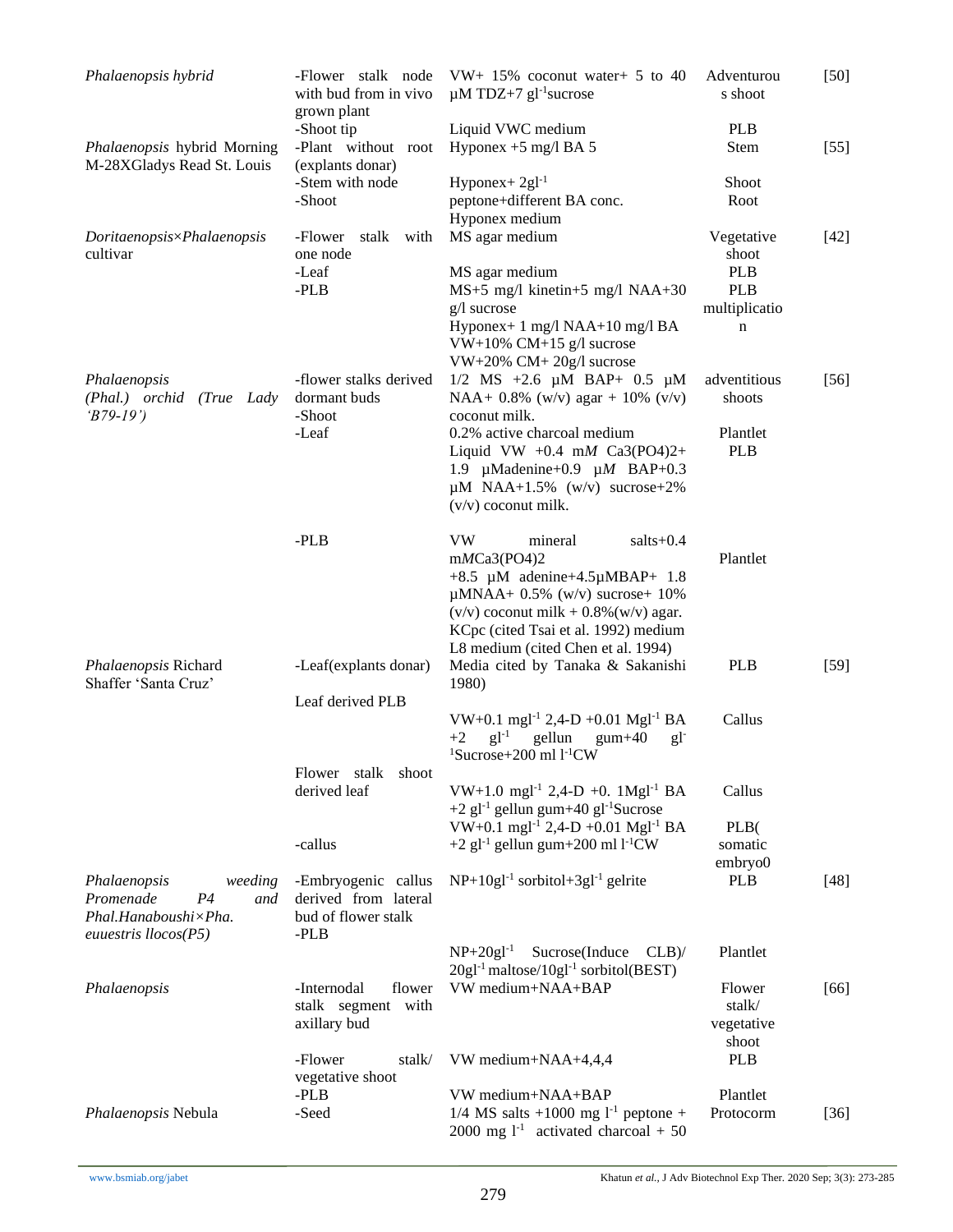|                                                         |                                                           | 000 mg $1^{-1}$ banana pulp + 100 mg $1^{-1}$<br>myo-inositol + 20 000 mg $1-1$ sucrose<br>$+$                                                                                               |                                         |        |
|---------------------------------------------------------|-----------------------------------------------------------|----------------------------------------------------------------------------------------------------------------------------------------------------------------------------------------------|-----------------------------------------|--------|
|                                                         | -Protocorm                                                | 3000 mg $l^{-1}$ gelrite<br>$1/2$ MS+0-1.0 mg l <sup>-1</sup> TDZ+0-1.0 mg l <sup>-1</sup><br><sup>1</sup> 2,4-D(TDZ 4.52 $\mu$ M gave heist PLB)<br>$1/2$ MS+0.1-1.0 mg l <sup>-1</sup> TDZ | Callus                                  |        |
|                                                         | -Callus                                                   |                                                                                                                                                                                              | PLB/plantlet                            |        |
| Phalaenopsis<br>hybrid<br>(pink)<br>stripped flower)    | -Leaf                                                     | MS+ 45gl <sup>-1</sup> sucrose+15mgl <sup>-1</sup> BA+ I<br>$mgl-1 NAA$                                                                                                                      | <b>PLB</b>                              | $[58]$ |
|                                                         | $-PLB$                                                    | Hyponex( 6.5N-4.5P-19K 1gl <sup>-1</sup> +20N-<br>$1gl^{-1}+1\%$ ne<br>20P-20K<br>potato<br>homogenate                                                                                       | <b>PLB</b><br>proliferation<br>Plantlet |        |
|                                                         | $-PLB$                                                    | $MS+45gl^{-1}+7 gl^{-1}$<br>VW+45gl <sup>-1</sup> +7 gl <sup>-1</sup><br>$KC+45gl-1+7 gl-1$                                                                                                  |                                         |        |
|                                                         |                                                           | Hyponex(6.5N-4.5P-19K 1gl <sup>-1</sup> +20N-<br>$20P-20K$ 1gl <sup>-1</sup> )+45gl <sup>-1</sup> +7 gl <sup>-1</sup> (best<br>medium)                                                       |                                         |        |
| Phalaenopsis red strain                                 | -Leaf from<br>In vivo grown plant                         | Modified VW medium+10 mg l <sup>-</sup><br>$1 NAA+10$ mg $1 -1 BA+200$<br>$ml \quad l$<br>$^{1}$ CW+20gl <sup>-1</sup><br>sucrose with<br>cotton                                             | <b>PLB</b>                              | $[49]$ |
|                                                         | $-PLB$                                                    | supporter<br>Modified $VW$ medium+0.1 mg 1<br>$\frac{1}{2}NAA + 1mg1^{-1}BA + 0.8\%$ agar                                                                                                    | <b>PLB</b><br>proliferation<br>Plantlet |        |
|                                                         | $-PLB$                                                    | $Hyponex+1.0$<br>$mgl^{-1}NAA+1.0mgl$<br>${}^{1}BA+3\%$<br>potato homogenate+2%<br>sucrose $VW+1.0$ mgl <sup>-1</sup> BA+1.0 mgl <sup>-</sup>                                                |                                         |        |
|                                                         |                                                           | <sup>1</sup> NAA<br>$+3%$<br>potato<br>homogenate+2% sucrose<br>$ND+1.0$ mgl <sup>-1</sup> BA+1.0mgl <sup>-1</sup> BA<br>$+3%$                                                               |                                         |        |
| Phalaenopsis [(Baby<br>Jesica)_equestris]<br>Hat_Ann    | -Shoot tip of flower<br>stalk buds<br>-Embryogenic callus | potato homogenate+2% sucrose (best)<br>NDM+ 0.5 mM NAA+ 4.4 mM BA+<br>29.2 mM sucrose<br>NDM+29.2 mM sucrose+ $2gl^{-1}$ gelun                                                               | Embryogeni<br>c callus<br><b>PLB</b>    | [60]   |
| (PM292)                                                 | -PLB                                                      | gum<br>$NDM + 10 g l^{-1}$ Potato<br>Granule+10 g $1^{-1}$ apple juice+ 58.4<br>mM sucrose $+2$ g $l^{-1}$ gellan                                                                            | Plantlet                                |        |
| Phalaenopsis hybrid                                     | -Flower stalk bud                                         | gum<br>$NDM+0.1mg/l$<br>$NAA+1mg/1$                                                                                                                                                          | <b>PLB</b>                              | $[69]$ |
| 'Taisuco<br>Phalaenopsis<br>Hatarot', P. Tinny Sunshine | -Flower<br>stalk<br>node(explants donar)                  | BAP+10g/l sucrose<br>$MS + 20.2mM + BA + 45 g l^{-1}$<br>sucrose $+7.0$ g $1^{-1}$ Phyto agar                                                                                                | Plantlet                                | $[10]$ |
| Annie, P. Taipei Gold 'Golden<br><b>Star</b>            | -Leaf<br>-PLB                                             | $MS + 88.8 \mu M$ BAP + 5.4 $\mu$ M<br>$\frac{1}{2}$<br><b>NAA</b><br>Hyponex+ 30 g $1^{-1}$ sucrose+2 g $1^{-1}$                                                                            | <b>PLB</b><br>Plantlet                  |        |
|                                                         |                                                           | $+3\%$<br>peptone<br>(w/v)<br>potato<br>homogenate<br>$\, +$<br>0.05%<br>activated<br>charcoal+ 7 g $l^{-1}$ Phyto agar                                                                      |                                         |        |
| Phalaenopsis snow<br>parade,<br>wedding promenade       | -Shoot tip                                                | NDM+0.5µM NAA+4.4µM BA+2gl <sup>-</sup><br><sup>1</sup> gellun gum $+29.2$ mM sucrose<br>Liquid + $NDM+0.5\mu M NAA+4.4\mu M$                                                                | Callus                                  | $[70]$ |
|                                                         | -Callus                                                   | $BA+2gl^{-1}gellun$ gum+58.4<br>mM<br>sucrose                                                                                                                                                | <b>PLB</b>                              |        |
| Phalaenopsis amabilis<br>var.                           | -Seed                                                     | Modified 1/2 MS                                                                                                                                                                              | Protocorm                               | $[65]$ |
| formosa Shimadzu                                        | -Prottocorm                                               | $\frac{1}{2}$ MS+13.62 $\mu$ M TDZ                                                                                                                                                           | Somatic                                 |        |
|                                                         | -Somatic embryo                                           | $1/2$ MS                                                                                                                                                                                     | embryo<br>Plantlet                      |        |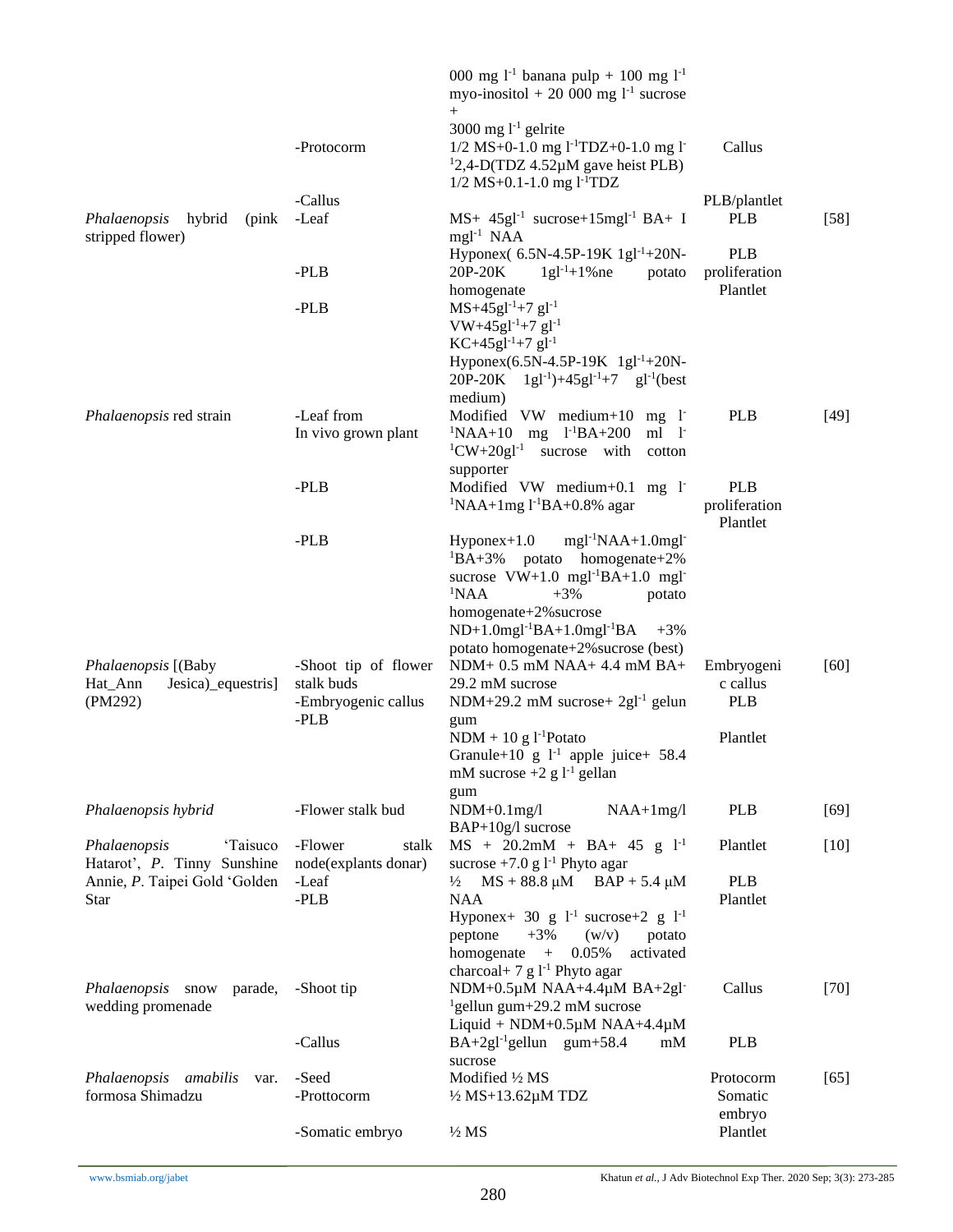| Phalaenopsis hybrid                                                     | -Flower stalk nodes                            | A. Sigma(P $6793$ ) medium + 2 mg/l<br>BAP+ 0.5 mg/l NAA+2.6 mg/l gellun                                                                                                                                                                                                 | Shoot                                                    | $[53]$ |
|-------------------------------------------------------------------------|------------------------------------------------|--------------------------------------------------------------------------------------------------------------------------------------------------------------------------------------------------------------------------------------------------------------------------|----------------------------------------------------------|--------|
|                                                                         |                                                | gum<br>B. MS medium + $4.41$ mg/l BAP + 1<br>mg/l NAA+2.6 mg/l gellun gum<br>C. B5 +2 mg/l BAP+2.6 mg/l gellun                                                                                                                                                           |                                                          |        |
|                                                                         |                                                | gum<br>D.B5<br>medium<br>without<br>banana                                                                                                                                                                                                                               |                                                          |        |
|                                                                         |                                                | homogenate+2.6 mg/l gellun gum<br>E and F. Media cited by Arditti and<br>Ernst (1993)                                                                                                                                                                                    |                                                          |        |
| Phalaenopsis Little Steve                                               | -Flower stalk bud<br>(explants donar)          | $1/2$ MS+100 mg $1^{-1}$ myo-inositol+0.5<br>mg $l-1$ niacin+ 0.5 mg $l-1$ pyridoxine<br>HCl +0.1 mg $1^{-1}$ thiamine HCl + 2.0<br>mg $l^{-1}$ glycine+1000 mg $l^{-1}$ peptone +<br>170 mg 1 <sup>-1</sup> NaH <sub>2</sub> PO <sub>4</sub> + 20 000 mg 1 <sup>-</sup> | Plantlet                                                 | [61]   |
|                                                                         |                                                | <sup>1</sup> Sucrose + 2200 mg $l-1$ Gelrite<br>$1/2$ MS + 4.54 µM TDZ+20 000                                                                                                                                                                                            |                                                          |        |
|                                                                         | -Leaf                                          | mg $1^{-1}$ Sucrose + 2200 mg $1^{-1}$<br>Gelrite<br>$1/2$ MS medium $+20$ 000 mg                                                                                                                                                                                        | Somatic<br>embryo                                        |        |
| Phalaenopsis<br>amabilis<br>var.<br>formosa                             | -Somatic embryo<br>-Seed(explants<br>source)   | - 15<br><sup>1</sup> Sucrose + 2200 mg $1^{-1}$ Gelrite<br>$\frac{1}{2}MS + 100$ mg $1^{-1}$ myo-inositol+0.5<br>mg $l-1$ niacin+ 0.5 mg $l-1$ pyridoxine                                                                                                                | Plantlet<br>Plantlet                                     | $[62]$ |
|                                                                         |                                                | HCl +0.1 mg $1^{-1}$ thiamine HCl + 2.0<br>mg $l^{-1}$ glycine+1000 mg $l^{-1}$ peptone +<br>170 mg $1^{-1}$ NaH <sub>2</sub> PO <sub>4</sub> + 20 000 mg 1 <sup>-</sup><br><sup>1</sup> Sucrose + 2200 mg $l-1$ Gelrite                                                 |                                                          |        |
|                                                                         |                                                | $\frac{1}{2}MS + 0.1(6.6\%)$ , 1(7.5%), 3(19.4%)                                                                                                                                                                                                                         |                                                          |        |
|                                                                         | -Leaf<br>-Somatic embryos                      | $mg \, dm^{-1}$ TDZ<br>1/2MS+3mg dm <sup>-1</sup> TDZ                                                                                                                                                                                                                    | Somatic<br>embryos<br>Secondary<br>embryos               |        |
| Phalaenopsis gigantea                                                   | -Seed(explants donar)<br>-Protocorm            | XER+10% CW+0.2% AC<br>$XER+0, 10, 15$ (highest)<br>,20%<br>$CW+0,1,2,2.5$ (highest) g $1^{-1}AC+20gl$<br><sup>1</sup> fructose                                                                                                                                           | Protocorm<br>Protocorm<br>multiplicatio<br>n/proliferati | $[35]$ |
|                                                                         | -Protocorm                                     | $gl^{-1}agar+2$<br>$AC1^{-1}+20gl$<br>$XER+10$                                                                                                                                                                                                                           | on<br>Plantlet                                           |        |
|                                                                         |                                                | <sup>1</sup> fructose                                                                                                                                                                                                                                                    |                                                          |        |
| Phalaenopsis var. Hawaiian<br>$Clouds$ $x$<br>Phalaenopsis<br>Carmela's | -Flower stalk derived<br><b>PLB</b><br>-Callus | $\frac{1}{2}$ MS+ 30g/l sucrose+9 g/l agar<br>NDM+1 mg/l TDZ+10 g/l matose                                                                                                                                                                                               | Callus<br><b>PLB</b>                                     | $[71]$ |
| Dream,                                                                  |                                                | $\frac{1}{2}$ MS+20g/l sucrose+1g/l AC+2.8 g/l                                                                                                                                                                                                                           |                                                          |        |
| Phalaenopsis amabilis (L.) Bl.<br>cv. Cool Breeze                       | $-PLB$<br>-Inflorescence axis                  | gelrite<br>$MS + 2$ mg/l<br>BAP<br>$+1$ mg/l<br>$NAA + 10%$<br>$CW + 2 g/l$<br>(w/v)                                                                                                                                                                                     | Plantlet<br><b>PLB</b>                                   | $[38]$ |
| Phalaenopsis Wataboushi                                                 | -Protoplast                                    | peptone $+ 1$ g/l activated charcoal<br>$\frac{1}{2}$ NDM salt+0.06 M sucrose+0.44 M<br>sorbitol+ 0.1 g/l L-glutamine                                                                                                                                                    | Colony<br>formation                                      | $[68]$ |
|                                                                         | -Callus                                        | NDM+10 g/l maltose+0.3% gellun<br>gum<br>NDM+10 g/l sorbitol+0.3% gellan                                                                                                                                                                                                 | <b>PLB</b>                                               |        |
| P. amabilis<br>and P. Nebula                                            | -PLB<br>-Leaf from in vivo<br>grown plant      | gum<br>$1/2$ MS+ 13.32 µM BA +4.92 µM<br>$2iP + 20\mu M$ ACC                                                                                                                                                                                                             | Plantlet<br>Somatic<br>embryo                            | $[63]$ |
| P. amabilis                                                             | -Somatic embryo<br>-Leaf from in vivo          | $\frac{1}{2} MS$<br>$1/2$ MS+ 3 mg dm <sup>-3</sup> TDZ                                                                                                                                                                                                                  | Plantlet<br>Somatic                                      | $[72]$ |
| and P. Nebula                                                           | grown plant<br>-Somatic embryo                 | $1/2$ MS                                                                                                                                                                                                                                                                 | embryo<br>Plantlet                                       |        |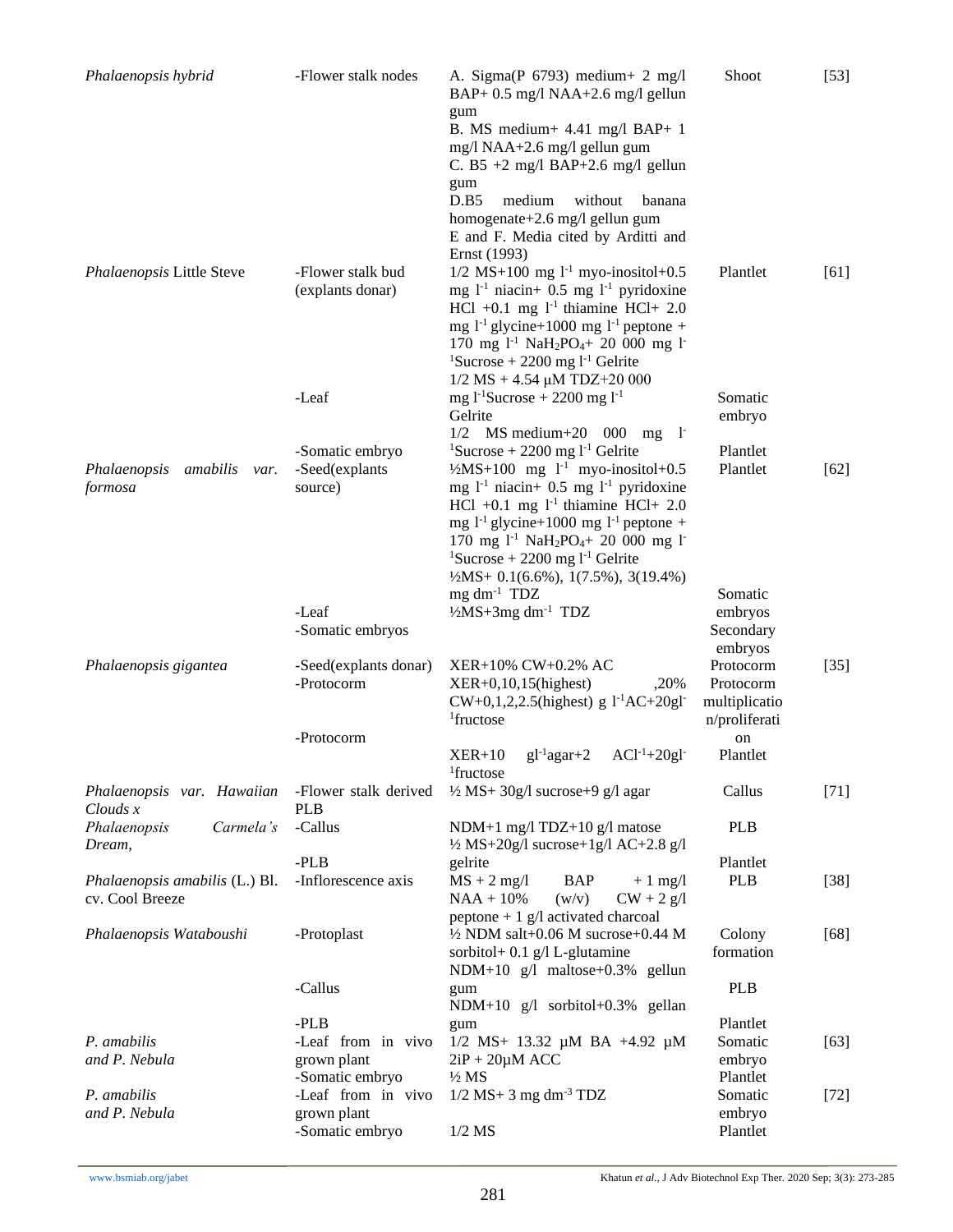| Phalaenopsis 'Silky Moon                                               | -Seed                              | Hyponex (6.5N-6P-19K; + 2 g $1^{-1}$<br>peptone+100 g $l^{-1}$ potato juice + 20 g<br>$1^{-1}$ sucrose.                                                                          | Plantlet<br>shoot               | $[73]$ |
|------------------------------------------------------------------------|------------------------------------|----------------------------------------------------------------------------------------------------------------------------------------------------------------------------------|---------------------------------|--------|
|                                                                        | -Shoot                             | Hyponex+ 22.2 $\mu$ M BA+100 g 1 <sup>-1</sup><br>potato juice+2.0 g $l^{-1}$ peptone+30 g $l^{-1}$<br>sucrose+1.0 g $l^{-1}$ activated charcoal +<br>$2.0$ g $1^{-1}$ Phytagel. | protocorm                       |        |
| 4 hydrid Dark purpled flower<br>(DP), Pink purpled flower              | -Flower stalk node                 | $Ms+20.2\mu M BA+45 g/l$ sucrose+2.3<br>$g/l$ gelrite                                                                                                                            | Plantlet                        | $[74]$ |
| (PP), white flower with red<br>leaf (WR), white cultivar<br>queen emma | -Leaf                              | $\frac{1}{2} MS + 9.1 \mu M T DZ$                                                                                                                                                | Shoot                           |        |
| Phalaenopsis                                                           | -Seed<br>derived<br>protocorm      | $NDM+0.1-0.3$ mg/l TDZ                                                                                                                                                           | Protocorm<br>multiplicatio<br>n | $[35]$ |
| Phalaenopsis amabilis<br>(L.)<br>BL. cv. 'Golden Horizon               | -Young leaf segments               | $1/2$ MS+ 2.0 mg $1^{-1}BA+ 0.5$ mg 1<br>${}^{1}NAA+ 2 g I^{-1}$ peptone + 1 g $I^{-1}$<br>activated charcoal+2% sucrose+10%                                                     | <b>PLB</b>                      | $[75]$ |
|                                                                        | $-PLB$                             | CW<br>$1/2$ MS+2 g $1^{-1}$ peptone+ 1 g $1^{-1}$<br>activated charcoal+2% sucrose+10%<br>$CW+150$ mgl <sup>-1</sup> L-glutamone                                                 | New PLB<br>with leafy<br>shoots |        |
|                                                                        | -Shoot                             | $1/2$ MS+2 g $1^{-1}$ peptone+2%<br>sucrose+10% $CW+1$ g $1^{-1}$ activated<br>charcoal                                                                                          | Rotted<br>plantlet              |        |
| Phalaenopsis gigantea                                                  | -Seed(explants<br>source)<br>-Leaf | $VW+20gl/1$<br>sucrose=200ml/l<br>$CW+1mg/IBAP+1mg/l$ kinetin                                                                                                                    | plantlet                        | $[44]$ |
|                                                                        | -PLB                               | NDM+ 1 mg/L NAA +0.1 mg/L TDZ<br>NDM medium                                                                                                                                      | Callus/PLB<br>Plantlet          |        |
| Phalaenopsis<br>cornu-crevi<br>blume and Rchb.                         | -Seed                              | <b>MS+15% CW</b>                                                                                                                                                                 | Protocorm                       | $[76]$ |
|                                                                        | -Wounded Protocorm<br>$-PLB$       | $\frac{1}{2}$ MS+0.1 mg/l NAA+0.1 mg/l TDZ<br>MS+15% CW+0.2% AC                                                                                                                  | <b>PLB</b><br>Plantlet          |        |
| Phalaenopsis amabilis (L.) Bl.<br>cv. Cool Breeze                      | -Flower stalk node                 | $MS+4.40$ mgl <sup>-1</sup> BA + 1 mgl <sup>-1</sup> NAA<br>$1/2MS+1mg/1NAA$                                                                                                     | Plantlet                        | $[77]$ |
|                                                                        | -Plantlet                          |                                                                                                                                                                                  | Root                            |        |
| P. aphrodite subsp. formosana                                          | -Seed                              | $1/4$ MS $+1$ g/L $+5$ g/L coconut<br>powder + $20 g/L$ sucrose + $8.5 g/L$                                                                                                      | Seedling                        | $[78]$ |
|                                                                        | -Seedling                          | Bacto agar<br>$1/2$ MS + $1 g/L$ peptone+20 g/L<br>sucrose+ 4 g/L Gelrite+1 mgl <sup>-1</sup> TDZ                                                                                | Somatic<br>embryo               |        |
| Phalaenopsis                                                           | -PLB                               | $MS + NAA(0,0.1) + BA(0,5.0,10.0)$<br>But MS without PGR showed<br>highest result                                                                                                | <b>PLB</b>                      | $[45]$ |

# **CONCLUSION AND FUTURE PROSPECTS OF PHALAENOPSISIS**

*Phalaenopsis*is one of the most popular orchid and has immense economic value as ornamental cut flower. To date, the seed derived propagation of *Phalaenopsis* is very rapid and easy approach. Therefore, their uniform flower characteristics are one of the important criteria for commercialization. This could only possible by following tissue culture techniques despite very little somaclonal variation up to 10% within acceptable limit. Meanwhile, tissue culture method need less time to

develop and maintain varietal purity compare to conventional breeding. In this paper we have tried to collect together most of the commercially important *in vitro* propagation of *Phalaenopsis* using different explants and different growth condition which will be helpful for rapid clonal propagation, industrial exploitation and also improvising the currently available method for *in vitro* mass propagation of this valuable orchid. The commercial demand of *Phalaenopsis* has been increasing day by day and *Phalaenopsis* production is now international in scope. Based upon the advanced tissue culture techniques new types might be developed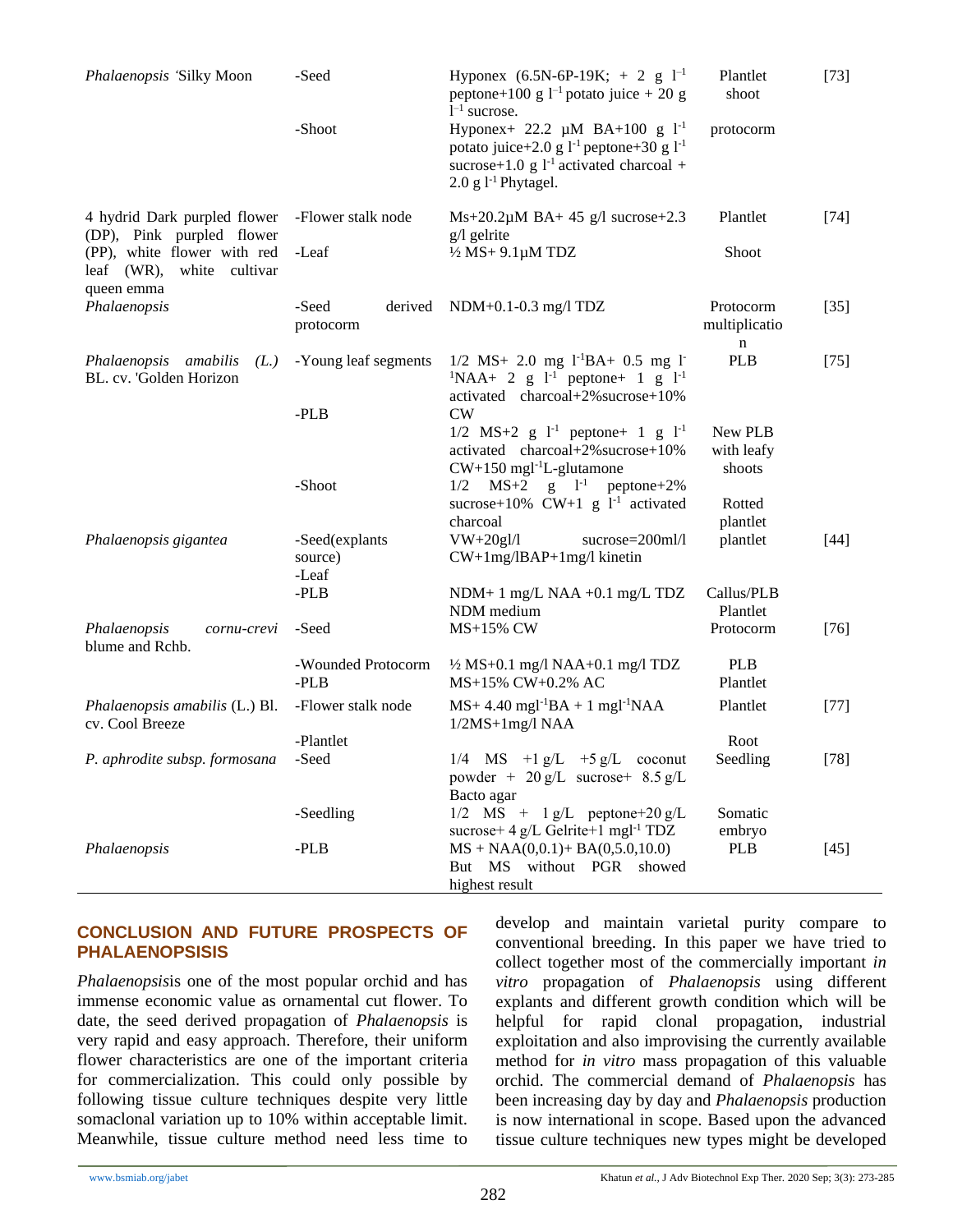with a compact growth habit, variegated foliage and uniform flower characteristics. Therefore, the *Phalaenopsis* trade might be increased both in volume and value throughout the world and possible to earn lots of foreign exchange by exporting the orchids.

#### **ACKNOWLEDGEMENT**

The authors acknowledge Department of Biotechnology, Patuakhali Science and Technology University, Bangladesh. The authors thankful to Dr. Chung, Mi-Young for her valuable efforts concerning this research.

# **AUTHOR CONTRIBUTIONS**

Dr. Khadiza Khatun drafted the manuscript and revised the final draft. Dr. Ujjal Kumar nath revised the initial manuscript. Md. Shafikur Rahman helped to write the manuscript.

#### **CONFLICTS OF INTEREST**

Authors declared that they have no conflict of interest.

## **REFERENCES**

- <span id="page-10-0"></span>[1] Chugh S, Guha S, Rao IU. Micropropagation of orchids: a review on the potential of different explants. Scientia Horticulturae*,* 2009; 122(4):507-520.
- <span id="page-10-1"></span>[2] Hew C. Orchid cut-flower production in Singapore and neighboring ASEAN countries. American Orchid Society bulletin (USA)*,* 1989; 887-897.
- <span id="page-10-2"></span>[3] Alam M, Rashid M, Hossain M, Salam M, Rouf M. In vitro seed propagation of *Dendrobium* (*Dendrobium transparens*) orchid as influenced by different media. International Journal of Biotechnology (Pakistan), 2002; 1:111-115.
- <span id="page-10-3"></span>[4] Mitra G. Studies on seeds, shoot-tips & stem-discs of an orchid grown in aseptic culture. Indian Journal of Experimental Biology*,* 1971; 79-85.
- <span id="page-10-4"></span>[5] Guo WJ, Lin YZ, Lee N. Photosynthetic light requirements and effects of low irradiance and daylength on *Phalaenopsis amabilis*. Journal of the American Society for Horticultural Science, 2012; 137(6):465-472.
- [6] Lin MJ, Hsu BD. Photosynthetic plasticity of *Phalaenopsis* in response to different light environments. Journal of Plant Physiology, 2004; 161(11):1259-1268.
- [7] Liu YC, Tseng KM, Chen CC, Tsai YT, Liu CH, Chen WH, Wang HL. Warm-night temperature delays spike emergence and alters carbon pool metabolism in the stem and leaves of *Phalaenopsis aphroide*. Scientia Horticulturae*,* 2013; 161:198-203.
- <span id="page-10-5"></span>[8] Mayr H. Orchid names and their meanings: Lubrecht & Cramer Limited, 1998.
- <span id="page-10-6"></span>[9] Griesbach R. Potted *Phalaenopsis* orchid production: history, present status, and challenges for the future. HortTechnology*,* 2000; 10(3):429-429.
- <span id="page-10-7"></span>[10] Park SY, Murthy HN, Paek KY. Rapid propagation of *Phalaenopsis* from floral stalk-derived leaves. In Vitro Cellular & Developmental Biology-Plant, 2002; 38(2):168- 172.
- <span id="page-10-14"></span>[11] Rotor JrG. A method of vegetative propagation of *Phalaenopsis* species and hybrids. In: Proceedings American Society for Horticultural Science*,* 1950.
- <span id="page-10-8"></span>[12] Arditti J, Ernst R. Micropropagation of orchids. John Willey & Sons. Inc, NY, 1993.
- <span id="page-10-9"></span>[13] Minh TN, Tuyen PT, Khang DT, Quan NV, Ha PTT, Quan NT, Andriana Y, Fan X, Van TM, Khanh TD. Potential use of plant waste from the moth orchid (*Phalaenopsis* Sogo Yukidian "V3") as an antioxidant source. Foods, 2017; 6(10):85.
- <span id="page-10-10"></span>[14] Griesbach R. Development of *Phalaenopsis* orchids for the mass-market. Trends in new crops and new uses ASHS Press, Alexandria, VA*,* 2002; 458-465.
- <span id="page-10-11"></span>[15] Khoddamzadeh AA, Sinniah U, Kadir M, Kadzimin S, Mahmood M, Sreeramanan S. In vitro induction and proliferation of protocorm-like bodies (PLBs) from leaf segments of *Phalaenopsis bellina* (Rchb. f.) Christenson. Plant Growth Regulation*,* 2011; 65(2):381.
- <span id="page-10-12"></span>[16] De L, Khan A, Kumar R, Medhi R. Orchid farming—a remunerative approach for farmers livelihood. International Journal of Science and Research*,* 2014; 3:468-471.
- <span id="page-10-13"></span>[17] De LC, Pathak P, Rao A, Rajeevan P. 2 Global Orchid Industry. In: Commercial Orchids*.* Sciendo Migration, 2014; 13-19.
- <span id="page-10-15"></span>[18] Sagawa Y, Niimoto D. Vegetative propagation of. In*.*: *Phalaenopsis*, 1960.
- <span id="page-10-20"></span>[19] Urata U. The use of Ito-type vials for vegetative propagation of *Phalaenopsis*. American Orchid Society Bulletin*,* 1965; 34:410-413.
- [20] Scully R. Stem propagation of *Phalaenopsis*. American Orchid Society Bulletin*,* 1966; 35:40-42.
- [21] Intuwong O. Vegetative propagation of *Phalaenopsis* by flower stalk cuttings. Hawaii Orchid J*,* 1973; 1:13-18.
- <span id="page-10-17"></span>[22] Koch L. Untersuchungen zur vegetativen Vermehrung bei *Phalaenopsis* in vitro. Technische Universität Hannover, 1974.
- <span id="page-10-18"></span>[23] Koch L. Erbgleiche Vermehrung von Phalaenopsis in vitro. Gartenwelt, 1974; 74:482-484.
- [24] Reisinger DM. Clonal propagation of *Phalaenopsis* by means of flower-stalk node culture. American Orchid Society Bulletin*,* 1976; 45:45-52.
- [25] Zhongming Z, Linong L, Xiaona Y, Wangqiang Z, Wei L. Culture of flower-stalk buds a method for vegetative propagation of *Phalaenopsis*, 1977.
- [26] Flamee M, Boesman G. Clonal multiplication of *Phalaenopsis*-hybrids by means of sections of the flower stalk [ornamental plants]. Mededelingen van de Faculteit Landbouwwetenschappen Rijksuniversiteit Gent, 1977; 42: 1865-1868
- [27] Bouriquet R, Broly H, Legrand B. Clonal propagation of *Phalaenopsis* (Orchidaceae) by in vitro culture. Praeger, New York, 1982; 35-38.
- <span id="page-10-16"></span>[28] Tanaka M, Kumura M, Goi M. Optimal conditions for shoot production from *Phalaenopsis* flower-stalk cuttings cultured in vitro. Scientia Horticulturae, 1988; 35(1-2):117- 126.
- <span id="page-10-19"></span>[29] Intuwong O, Sagawa Y. Clonal propagation of *Phalaenopsis* by shoot tip culture. American Orchid Society Bulletin*,* 1974.

283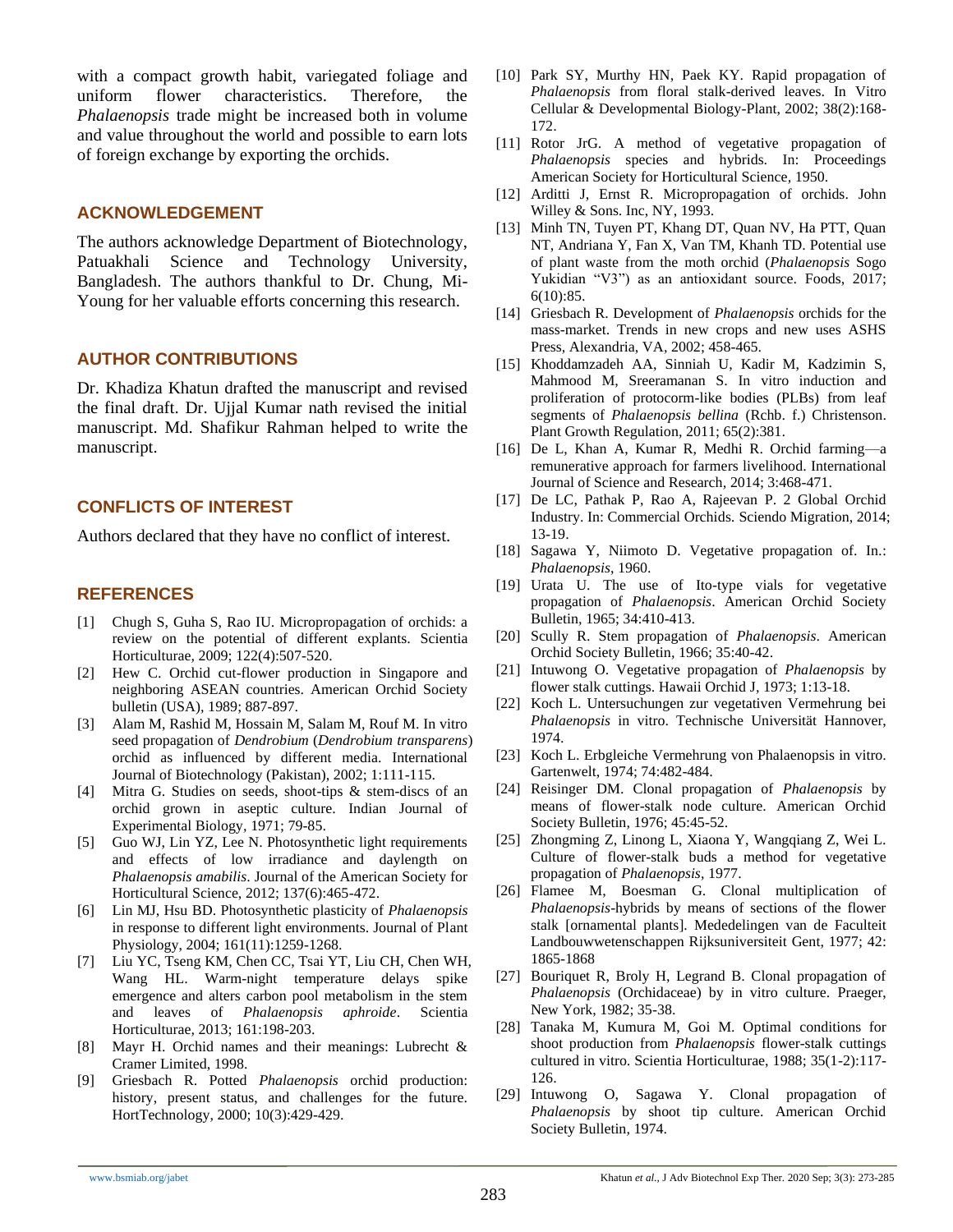- [30] Pieper W, Zimmer K. Clonal propagation of *Phalaenopsis* in vitro. In: Symposium on Production of Potted Plants and Cut Flowers, 1976; 64*:* 21-24.
- [31] Lay FFM. Studies on the tissue culture of orchids. I. Clonal propagation of *Phalaenopsis* by lateral buds from flower stems. Orchid Review*,* 1978.
- [32] Zimmer K, Pieper W. Clonal propagation of *Phalaenopsis* by excised buds. Orchid Review, 1978.
- <span id="page-11-17"></span>[33] Griesbach RJ. The use of indoleacetylamino acids in the in vitro propagation of *Phalaenopsis* orchids. Scientia Horticulturae, 1983; 19(3-4):363-366.
- <span id="page-11-12"></span>[34] Homma Y, Asahira T. New means of *Phalaenopsis* propagation with internodal sections of flower stalk. Journal of the Japanese Society for Horticultural Science, 1985; 54(3):379-387.
- <span id="page-11-0"></span>[35] Murdad R, Hwa KS, Seng CK, Latip MA, Aziz ZA, Ripin R. High frequency multiplication of *Phalaenopsis gigantea* using trimmed bases protocorms technique. Scientia Horticulturae, 2006; 111(1):73-79.
- <span id="page-11-1"></span>[36] Chen YC, Chang C, Chang WC. A reliable protocol for plant regeneration from callus culture of *Phalaenopsis*. In Vitro Cellular & Developmental Biology-Plant*,* 2000; 36(5):420-423.
- <span id="page-11-2"></span>[37] Tanaka M, Sakanishi Y. Regenerative capacity of in vitro cultured leaf segments excised from mature *Phalaenopsis* plants. Bulletin of the University of Osaka Prefecture Ser B, Agriculture and biology, 1985; (37):1-4.
- <span id="page-11-3"></span>[38] Gonokbari S. Efficient micropropagation of *Phalaenopsis amabilis* (L.) Bl. cv.'Cool Breeze'using inflorescence axis thin sections as explants. Propagation of Ornamental Plants, 2007; 7(1):9-15.
- <span id="page-11-4"></span>[39] Tanaka M. Clonal propagation of *Phalaenopsis* by leaf tissue culture. American Orchid Soceity Bulletin*,* 1977; 46:733-737.
- <span id="page-11-5"></span>[40] Tanaka M, Sakanishi Y. Clonal propagation of *Phalaenopsis* through tissue culture. In: Proc 9th World Orchid Conference, Bangkok*,* 1980; 215-221.
- <span id="page-11-6"></span>[41] Hass-Von Schmude N. Klonale Massenvemehrung von *Phalaenopsis*. Die Orchidee, 1983; 34:242-248.
- <span id="page-11-7"></span>[42] Park YS, Kakuta S, Kano A, Okabe M. Efficient propagation of protocorm-like bodies of *Phalaenopsis* in liquid medium. Plant Cell, Tissue and Organ Culture, 1996; 45(1):79-85.
- <span id="page-11-8"></span>[43] Tokuhara K, Mii M. Micropropagation of *Phalaenopsis* and *Doritaenopsis* by culturing shoot tips of flower stalk buds. Plant Cell Reports*,* 1993; 13(1):7-11.
- <span id="page-11-9"></span>[44] Niknejad A, Kadir M, Kadzimin S. In vitro plant regeneration from protocorms-like bodies (PLBs) and callus of *Phalaenopsis gigantea* (Epidendroideae: Orchidaceae). African Journal of Biotechnology, 2011; 10(56):11808-11816.
- <span id="page-11-10"></span>[45] Soe KW, Myint KT, Naing AH, Kim CK. Optimization of efficient protocorm-like body (PLB) formation of *Phalaenopsis* and *Dendrobium* hybrids. Current Research on Agriculture and Life Sciences, 2014; 32(4):179-183.
- <span id="page-11-11"></span>[46] Ernst R. Effects of thidiazuron on in vitro propagation of *Phalaenopsis* and *Doritaenopsis* (Orchidaceae). Plant Cell, Tissue and Organ Culture, 1994; 39(3):273-275.
- <span id="page-11-13"></span>[47] Kobayashi S, Kameya T, Ichihashi S. Plant regeneration from protoplasts derived from callus of *Phalaenopsis*. Plant tissue culture letters*,* 1993; 10(3):267-270.
- <span id="page-11-14"></span>[48] Islam MO, Ichihashi S, Matsui S. Control of growth and development of protocorm like body derived from callus by

carbon sources in *Phalaenopsis*. Plant Biotechnology, 1998; 15(4):183-187.

- <span id="page-11-15"></span>[49] Myint KT, Chung MY, Chung JD, Kim CK. Propagation via in vitro culture of leaf tissue of *Phalaenopsis* seedlings. Horticulture Environment and Biotechnology, 2001; 42(1):1-5.
- <span id="page-11-16"></span>[50] Chen Y, Piluek C. Effects of thidiazuron and N 6 benzylaminopurine on shoot regeneration of *Phalaenopsis*. Plant Growth Regulation, 1995; 16(1):99-101.
- <span id="page-11-18"></span>[51] Tanaka M, Sakanishi Y. Factors affecting the growth of in vitro cultured lateral buds from *Phalaenopsis* flower stalks. Scientia Horticulturae, 1978; 8(2):169-178.
- <span id="page-11-19"></span>[52] Lin CC. In vitro culture of flower stalk internodes of *Phalaenopsis* and *Doritaenopsis*. Lindleyana*,* 1986, 1:158- 163.
- <span id="page-11-20"></span>[53] Košir P, Škof S, Luthar Z. Direct shoot regeneration from nodes of *Phalaenopsis* orchids. Acta agriculturae slovenica, 2004; 83(2):233-242.
- <span id="page-11-21"></span>[54] Duan JX, Yazawa S. Floral induction and development in *Phalaenopsis* in vitro. Plant Cell, Tissue and Organ Culture*,*  1995; 43(1):71-74.
- <span id="page-11-22"></span>[55] Duan JX, Chen H, Yazawa S. In vitro propagation of *Phalaenopsis* via culture of cytokinin-induced nodes. Journal of Plant Growth Regulation, 1996; 15(3):133-137.
- <span id="page-11-23"></span>[56] Chen W, Chen T, Fu Y, Hsieh R, Chen W. Studies on somaclonal variation in *Phalaenopsis.* Plant Cell Reports, 1998; 18(1-2):7-13.
- <span id="page-11-24"></span>[57] Tokuhara K, Mii M. Somaclonal variations in flower and inflorescence axis in micropropagated plants through flower stalk bud culture of *Phalaenopsis* and Doritaenopsis. Plant Biotechnology*,* 1998; 15(1):23-28.
- <span id="page-11-25"></span>[58] Young PS, Murthy H, Yoeup PK. Mass multiplication of protocorm-like bodies using bioreactor system and subsequent plant regeneration in *Phalaenopsis*. Plant Cell, Tissue and Organ Culture, 2000; 63(1):67-72.
- <span id="page-11-26"></span>[59] Ishii Y, Takamura T, Goi M, Tanaka M. Callus induction and somatic embryogenesis of *Phalaenopsis.* Plant Cell Reports, 1998; 17(6-7):446-450.
- <span id="page-11-33"></span>[60] Tokuhara K, Mii M. Induction of embryogenic callus and cell suspension culture from shoot tips excised from flower stalk buds of *Phalaenopsis* (Orchidaceae). In Vitro Cellular & Developmental Biology-Plant*,* 2001; 37(4):457-461.
- <span id="page-11-27"></span>[61] Kuo HL, Chen JT, Chang WC. Efficient plant regeneration through direct somatic embryogenesis from leaf explants of *Phalaenopsis* 'Little Steve'. In Vitro Cellular & Developmental Biology-Plant*,* 2005; 41(4):453.
- <span id="page-11-29"></span>[62] Chen J, Chang WC. Direct somatic embryogenesis and plant regeneration from leaf explants of *Phalaenopsis amabilis*. Biologia Plantarum, 2006; 50(2):169-173.
- <span id="page-11-28"></span>[63] Gow WP, Chen JT, Chang WC. Influence of growth regulators on direct embryo formation from leaf explants of *Phalaenopsis* orchids. Acta Physiologiae Plantarum*,* 2008; 30(4):507.
- <span id="page-11-30"></span>[64] Cui G, Hou X, Zhang Z, Zhang C, Hu N, LIU YC. Efficient somatic embryogenesis from leaf explants of *Phalaenopsis* in vitro culture and histological observations. Acta Hortic Sin, 2007; 34(2):431-436.
- <span id="page-11-31"></span>[65] Chen JT, Chang WC. Induction of repetitive embryogenesis from seed-derived protocorms of *Phalaenopsis* amabilis var. formosa Shimadzu. In Vitro Cellular & Developmental Biology-Plant, 2004; 40(3):290.
- <span id="page-11-32"></span>[66] Samson I, Hamama L, Letouzé R. The role of new synthetic cytokinins in the improvement of mass propagation of *Phalaenopsis* via protocorms regeneration.